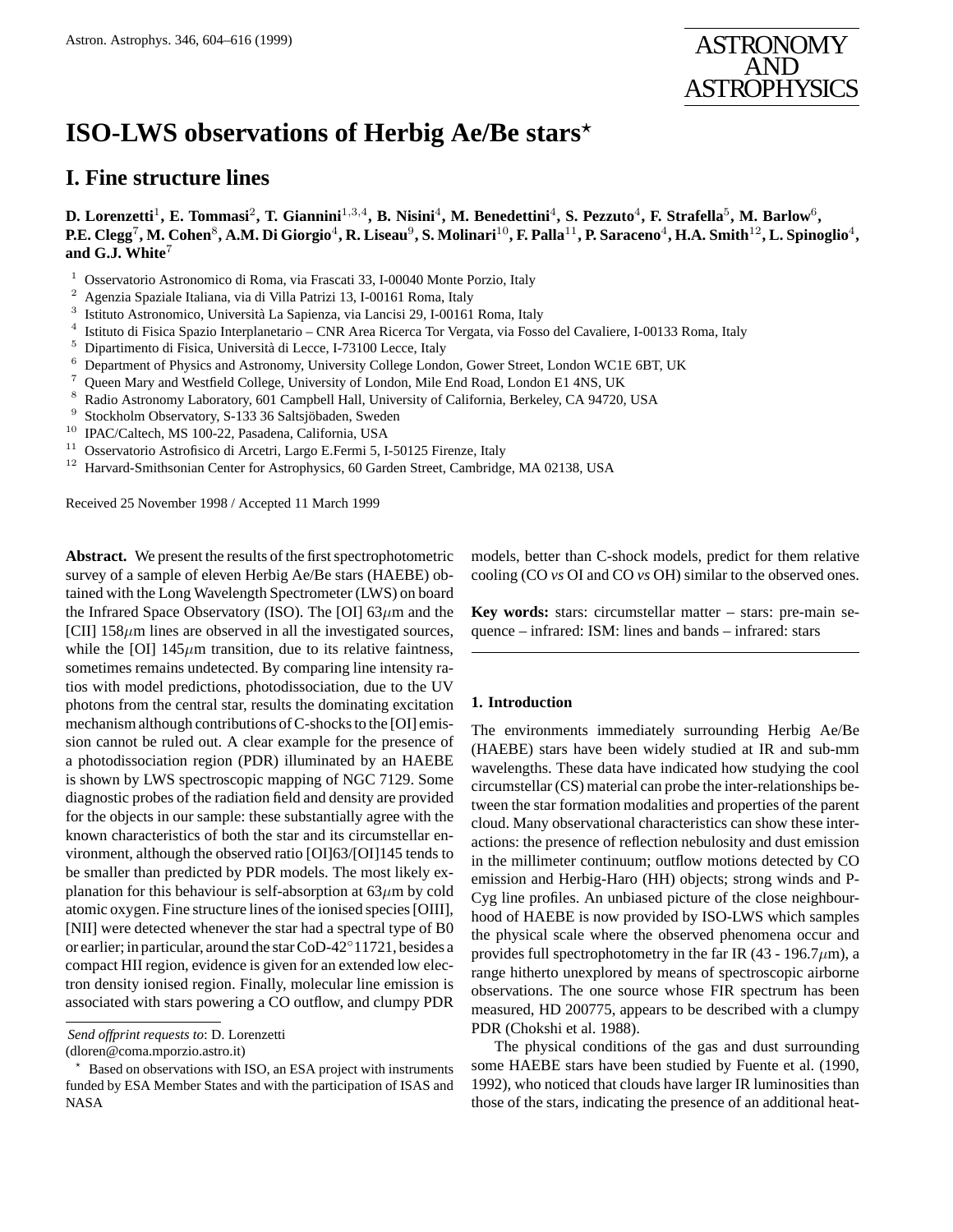**Table 1.** Parameters of the observed HAEBE.

| Source                | Spectral       | $L_{bol}$          | $A_v$       | Outflow       | distance | Extendness     |       | Companion  | Location          |
|-----------------------|----------------|--------------------|-------------|---------------|----------|----------------|-------|------------|-------------------|
|                       | Type           | $(L_{\odot})$      | (mag)       | Activity      | (pc)     | $50/100 \mu m$ | 1.3mm |            |                   |
| $LkH\alpha$ 198       | B-Ae           | 340                | 4.5         | CO/HH         | 600      | Y              | Y     | <b>IR</b>  | L1265             |
| V376 Cas              | B <sub>5</sub> | 517                | 5.2         | <b>HH</b>     | 600      |                | Y     | opt.       | L1265             |
| HD 97048              | <b>B</b> 9.5   | 30                 | 1.3         |               | 150      |                |       |            | Cha I             |
| IRAS 12496-7650       | A              | 50                 | 11          | <sub>CO</sub> | 250      |                | N     |            | Cha II            |
| $CoD-42^{\circ}11721$ | B <sub>0</sub> | 1120               | 7.1         |               | 400      | Y              | Y     |            | Anon.             |
| <b>MWC 297</b>        | <b>B1.5</b>    | 923                | 8           |               | 250      | Y              | Y     | neg.result | Aquila Rift       |
| R CrA                 | A5             | 132                | 1.9         | CO/HH         | 150      | Y              |       | IR/mm      | <b>NGC 6729</b>   |
| PV Cep                | A5             | 100                | $0.4 - 9.5$ | CO/HH         | 500      | N              | N     |            | L <sub>1158</sub> |
| $V645$ Cyg            | O7             | 1.310 <sup>5</sup> | 4.9         | CO/HH         | 6000     | Y              |       |            | Anon.             |
| $LkH\alpha$ 234       | B5/7           | 283                | 3.4         | CO/HH         | 1000     | Y              | Y     | <b>IR</b>  | <b>NGC 7129</b>   |
| <b>MWC 1080</b>       | B0             | 110 <sup>4</sup>   | 5.3         | CO/HH         | 1000     | Y              | Y     | IR speckle | Anon.             |

ing source provided by UV radiation on the molecular gas. The first ISO-LWS data on the Chamaleon II dark cloud, which hosts the HAEBE star IRAS 12496-7650, were discussed by Nisini et al. (1996). The ISO Short Wavelength Spectrometer (SWS) has also contributed to the HAEBE far IR spectroscopy: a full scan  $(3 - 45 \mu m)$  of the source He 3-672 (HD 100546) has been reported by Waelkens et al. (1996) and Malfait et al. (1998); SWS rotational H<sub>2</sub> lines of BD+40<sup>°</sup>4124 have been investigated by Wesselius et al. (1996). The only systematic HAEBE survey of far IR spectra at low resolution, and at shorter wavelengths (8 -  $22\mu$ m), has been obtained by the IRAS-LRS. It included 17 objects: LkH $\alpha$ 198, Elias 1, AB Aur, Haro 13a, VY Mon, LkH $\alpha$ 25, HD 259431, R Mon, ZCMa, HD 97048, HR 5999, HD 150193, HD 163296, V645 Cyg, MWC1080 (IRAS Science Team 1986); MWC297 and possibly RCrA (Volk & Cohen 1989). Because of its spectrophotometric nature and limited wavelength range, this survey has allowed an accurate investigation of both the continuum shape and the broadest features (e.g. silicate bands), but it could not constrain the excitation mechanisms in the CS cold gas around PMS objects. The only prior systematic survey aimed to clarify this topic, is the pioneering work of Cohen et al. (1988), who investigated the [OI]  $63\mu$ m line, at high spectral resolution ( $R = 4700$ ), from a sample of HH objects and their exciting stars. Their sample is largely dominated by T Tauri stars (which represent the low mass counterparts of HAEBE), and includes one HAEBE, namely R Mon, which remained undetected in that fine structure line. They proposed that a simple combination of J and C shocks could explain the observed line intensities, and suggested that the excess line flux (observed from T Tau) could be due to photodissociation. The indication of shocks is compatible with the collimating role of CS disks, whose presence is widely documented in the case of T Tauri stars. Unfortunately a straightforward scaling of the same disk models to fit the HAEBE SED's has provided inconclusive results. However, spherical reprocessing envelopes appear better able to describe the global SED's of the large majority of HAEBE (Berrilli et al. 1992, Pezzuto et al. 1997). Within this framework, the ISO-LWS observations of HAEBE could provide a tool to discriminate whether the excitation in the FIR

is dominated by shocks (as in T Tauri stars), or by photodissociation.

This paper belongs to a series of complementary papers all dealing with ISO observations of HAEBE stars: the others deal with the molecular emission in form of high-J CO and OH rotational transitions (Giannini et al. 1999 Paper II), the study of the FIR continuum (Tommasi et al. 1999 Paper III), and the HI recombination line emission (Benedettini et al. 1998).

#### **2. Definition of the sample**

Our targets are listed in Table 1: they constitute a small sample (11 objects), which explores a wide range of parameters such as the spectral type (from O7 to A5), the bolometric luminosity (from 30 to 1.3  $10^5$  L<sub>o</sub>), the circumstellar extinction (from a few to more than 10 mag of visual extinction), and the associated outflow activity. Extended emission is reported from the mapping at both  $50/100 \mu m$  (Natta et al. 1993; Di Francesco et al. 1994, 1998) and 1.3mm (Henning et al. 1998; Fuente et al. 1998). The labels Y, N indicate whether or not the source has been resolved, being the angular resolution of ∼ 20, 30 arcsec at 50 and  $100 \mu$ m respectively and 10-20 arcsec at 1.3mm. Typical sizes range from 30-40 arcsec (far IR) to arcmin scale (1.3mm). In the same table an indication is given for the location of the star and whether or not a close companion has been identified in a specific spectral band.

#### **3. Observations and data reduction**

The observations were carried out with the Long Wavelength Spectrometer (LWS: Clegg et al. 1996, Swinyard et al. 1996) on board the Infrared Space Observatory (ISO: Kessler et al. 1996) in full grating scan mode (LWS01 AOT). This configuration provides coverage of the 43 - 196.7  $\mu$ m range at a resolution R  $\sim$  200, with an instrumental beam size of  $\sim$  80 arcsec. The spectra were oversampled by a factor of 4 and were processed with the off-line pipeline version 6 (OLP V6). The flux calibration is based on observations of Uranus, resulting in an estimated accuracy of about 30% (Swinyard et al. 1996); the wavelength calibration accuracy is a small fraction ( $\approx$ 25%) of the resolu-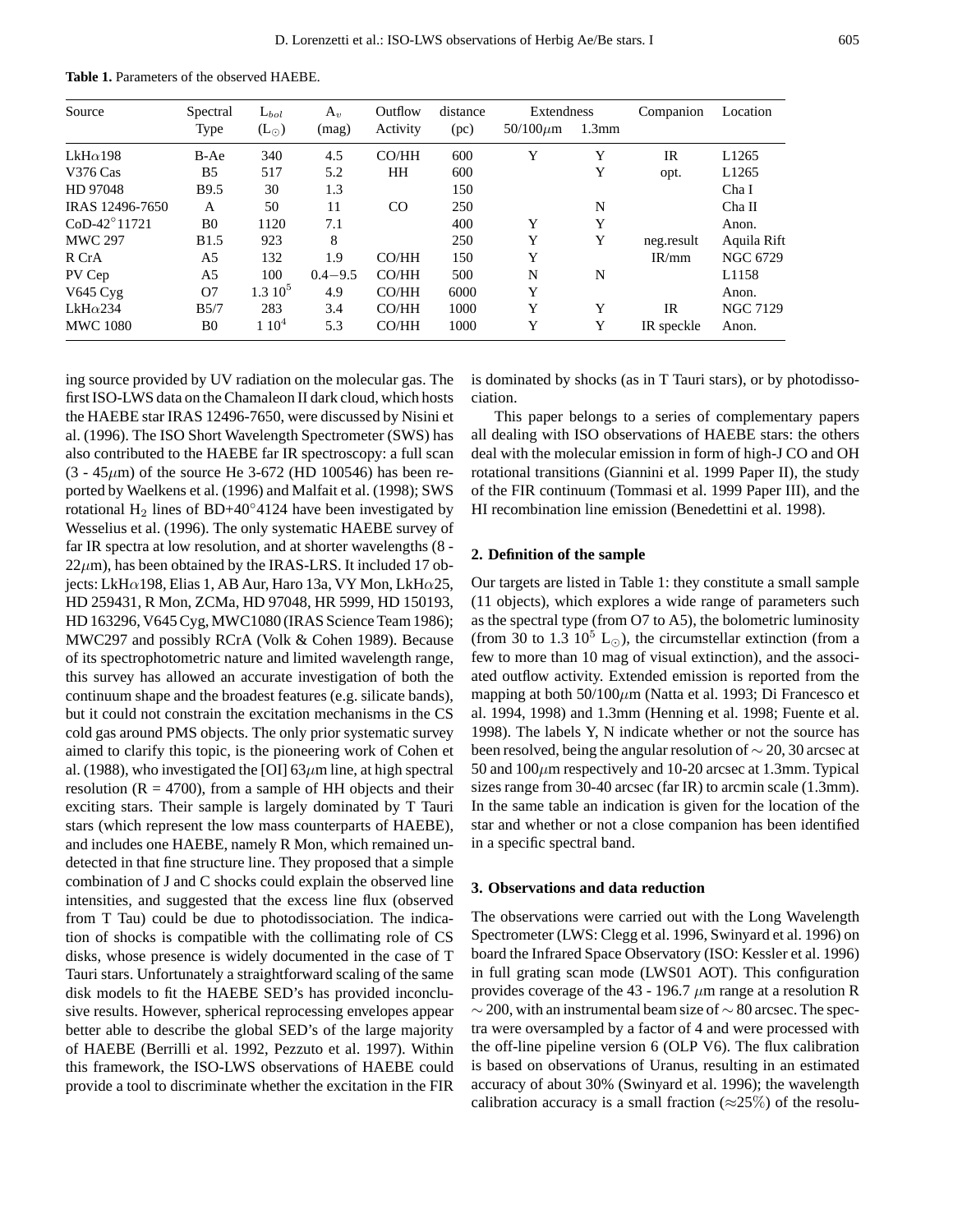**Table 2.** Journal of Observations

| Target               | $\alpha(1950.0)$ |                  | $\delta$ (1950.0) |         | raster parameters |                   |             | $t_{int}$   | $n_{scan}$               | date  | orbit |           |     |
|----------------------|------------------|------------------|-------------------|---------|-------------------|-------------------|-------------|-------------|--------------------------|-------|-------|-----------|-----|
|                      | $\boldsymbol{h}$ | $\boldsymbol{m}$ | $\boldsymbol{s}$  | $\circ$ |                   | $^{\prime\prime}$ | points      | step $('')$ | P.A. $(^\circ)$          | (sec) |       |           |     |
| $LkH\alpha$ 198      | $\Omega$         | 08               | 47.4              | 58      | 32                | 48                |             |             |                          | 979   | 5     | 24 Aug 96 | 282 |
| LkH $\alpha$ 198 off | $\Omega$         | 08               | 47.4              | 58      | 32                | 48                | $2\times1$  | 180/0       | 140                      | 1686  | 5     | 24 Aug 96 | 282 |
| V376 Cas             | $\Omega$         | 08               | 48.1              | 58      | 33                | 23                |             |             | $\overline{\phantom{0}}$ | 979   | 5     | 24 Aug 96 | 282 |
| HD 97048             | 11               | 06               | 39.6              | $-77$   | 23                | 0 <sub>1</sub>    |             |             | —                        | 1547  | 9     | 3 Aug 96  | 261 |
| HD 97048 off         | 11               | 06               | 39.6              | $-77$   | 22                | 11                | $2\times1$  | 180/0       | 90                       | 1686  | 5     | 3 Aug 96  | 261 |
| IRAS 12496-7650      | 12               | 49               | 38.0              | $-76$   | 50                | 45                |             |             | —                        | 3435  | 19    | 11 Mar 96 | 115 |
| IRAS 12496-7650 off  | 12               | 49               | 45.4              | $-76$   | 50                | 33                | $3\times3$  | 100/100     | 90                       | 2735  | 3     | 11 Mar 96 | 115 |
| CoD-42°11721         | 16               | 55               | 33.8              | $-42$   | 37                | 37                | $3\times1$  | 100/0       | 90                       | 1089  | 4     | 9 Feb 96  | 84  |
| <b>MWC 297</b>       | 18               | 25               | 01.3              | $-03$   | 51                | 47                | $3\times1$  | 100/0       | 90                       | 5625  | 9     | 23 Oct 97 | 708 |
| R CrA                | 18               | 58               | 31.3              | $-37$   | 01                | 29                |             |             | —                        | 1263  | 6     | 15 Oct 96 | 334 |
| R CrA off            | 18               | 58               | 44.6              | $-37$   | 01                | 49                |             |             | -                        | 2856  | 15    | 15 Oct 96 | 334 |
| PV Cep               | 20               | 45               | 23.6              | 67      | 46                | 36                |             |             | -                        | 2781  | 13    | 28 Jul 96 | 255 |
| PV Cep off           | 20               | 45               | 23.6              | 67      | 46                | 36                | $2\times1$  | 180/0       | 155                      | 2538  | 7     | 28 Jul 96 | 255 |
| $V645$ Cyg           | 21               | 38               | 10.6              | 50      | $00\,$            | 43                | $3\times1$  | 100/0       | 81                       | 2385  | 5     | 5 Aug 96  | 263 |
| $LkH\alpha$ 234      | 21               | 41               | 57.6              | 65      | 53                | 07                |             |             | -                        | 2559  | 16    | 17 Feb 97 | 457 |
| LkH $\alpha$ 234 off | 21               | 41               | 56.7              | 65      | 51                | 30                | $2\times 6$ | 100/100     | 90                       | 7415  | 4     | 17 Nov 96 | 367 |
| <b>MWC 1080</b>      | 23               | 15               | 14.6              | 60      | 34                | 19                |             |             | -                        | 1405  | 8     | 25 Aug 96 | 283 |
| MWC 1080 off         | 23               | 15               | 14.6              | 60      | 34                | 00                | $2\times2$  | 100/100     | 90                       | 3088  | 5     | 25 Aug 96 | 283 |

tion element, i.e. 0.07  $\mu$ m in the range 43-90  $\mu$ m and 0.15  $\mu$ m in the range 90-196.7  $\mu$ m. A spectrum is composed by ten subspectra, each from one of the ten detectors, thus the steps of the data reduction are: averaging the different spectral scans after removing the glitches due to the impact of cosmic rays; correcting the low-frequency fringes which result from interference along the optical axis with off axis emission (Swinyard et al. 1996).

An evaluation of possible contamination from a large scale emission component is obtained by taking additional spectra adjacent to the source. In most cases these OFF source measurements were obtained by means of raster maps oriented to sample the outflow gas. Since the total integration time spent at the OFF positions is comparable to that ON source, the individual map points can be co-added to effectively remove any contribution not related to the central source or separately used to investigate possible local features. Table 2 reports the Journal of observations. For each entry ON or OFF source positions are indicated: in Columns 2 to 7, the coordinates of the pointed position (in the case of a raster map they indicate the map center); the parameters of the raster, namely the individual positions  $(m \times n)$ - Column 8), where m is along the direction of position angle (P.A. given in Column 10) and n perpendicularly, in Column 9 the spacing between the raster position (step) is given for both directions; the total integration time (Column 11) obtained by means of a number of subsequent scans (Column 12); finally the date and orbit numbers are given in Columns 13 and 14 respectively.

### **4. Results**

The FIR spectra towards HAEBE stars consist of emission lines superimposed on a continuum. In Figs. 1, 2 and 3 selected portions of the continuum subtracted LWS spectra are reported for all the observed sources. Discussion of both the continuum shape and a quantitative comparison with IRAS-PSC data, is reported in a separate paper by Tommasi et al. (1999 - Paper III).

The line analysis was performed on the defringed single detector spectra after subtracting a polynomial function which fitted the continuum and then using a single (or double in case of blending) gaussian function. The errors on the line intensities correspond to a  $1\sigma$  statistical uncertainties derived from the *rms* fluctuations adjacent to the line. The criteria adopted for line detection are the following: *i*) signal to noise ratio  $S/N \geq$ 3; *ii)* distance between observed and rest wavelength comparable to the wavelength calibration accuracy, namely a small fraction ( $\approx 25\%$ ) of the resolution element ( $\approx 0.07$  and 0.15  $\mu$ m for short and long wavelength detectors respectively); *iii*) line width compatible with the nominal value of the relative detector ( $\approx 0.30$  and 0.60  $\mu$ m). The fluxes of the detected lines are given in Table 3. We note that, given their closeness, the sources LkH $\alpha$ 198 and V376 Cas are only marginally disentangled by the LWS beam. Moreover for LkH $\alpha$ 198, LkH $\alpha$ 234 and RCrA significant contributions to the FIR emission could come from their mid-infrared and mm-wavelength companions: LkH $\alpha$ 198IR and LkH $\alpha$ 198MM (Sandell & Weintraub 1994; Lagage et al. 1993) in the first field; IRS6 (Weintraub et al.1994; Cabrit et al. 1997) in the second field; and IRS7 (Henning et al. 1994) in the third.

The OFF source line intensities are given in Table 4 and correspond to an average of all *off*-positions (see Table 2) whenever the same spectral features occur at comparable intensities (within the errors); otherwise, all the raster map contributions are individually reported. This is the case of the maps around LkH $\alpha$ 234 and MWC 1080, which are separately discussed in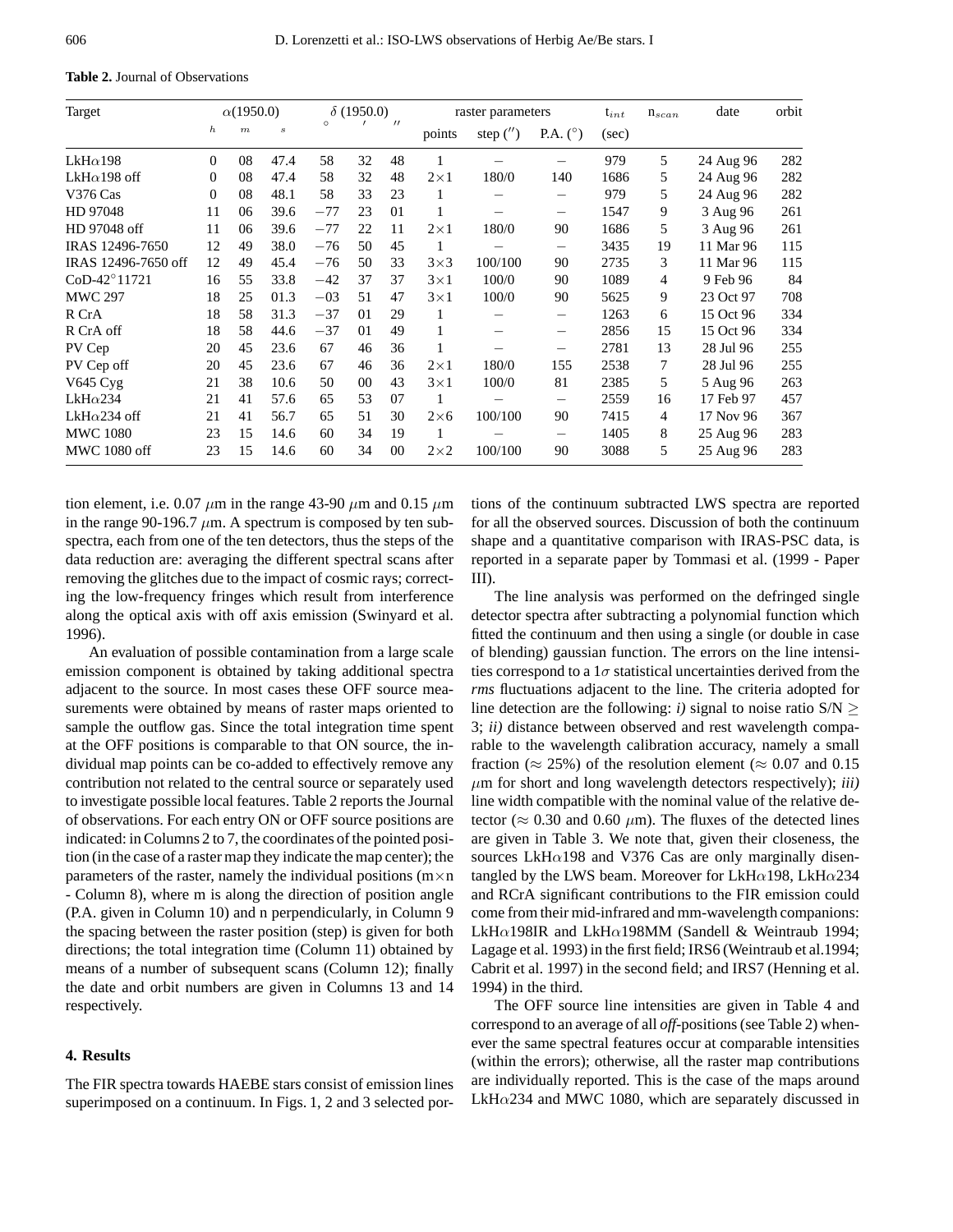

**Fig. 1.** Continuum subtracted LWS spectra of the observed HAEBE stars: selected ranges containing the [OI] (63 and  $145 \mu m$ ) and [CII]  $(158\mu m)$  lines. Other detected lines are labelled in the relative panel

Sects. 5.2 and 5.3. The first map (covering  $\approx 3 \times 10$  arcmin) includes the NGC 7129 region, which exhibits several signposts of active star formation: two HAEBE stars LkH $\alpha$ 234 and BD+65°1637, the former associated with an embedded companion (Weintraub et al. 1994); a FIR source (Bechis et al. 1978); a complex structure of molecular outflows (Mitchell & Matthews 1994); several HH objects and jets (Ray et al. 1990); and water masers (Sandell & Olofsson 1981). Most of these objects are



**Fig. 2.** Same as Fig. 1: selected ranges containing the [OIII] (88.3 $\mu$ m) and [NII] (121.8 $\mu$ m) lines.



**Fig. 3.** Continuum subtracted SWS spectra of CoD-42◦11721: selected ranges containing the [SIII] (18.7, 33.5 $\mu$ m) and [SiII] (34.8 $\mu$ m) lines.

included within the LWS spectrophotometric raster scan. The second map (covering  $\approx$  3×3 arcmin) is intended to investigate the extended CO outflow from MWC 1080 (Cantó et al. 1984).

From Tables 3 and 4 it can be seen that the [OI] (63,  $145 \mu m$ ) and the [CII] (158 $\mu$ m) lines are commonly observed in both the *on* and *off* source spectrum. Because of the higher excitation temperature, the OI lines are brighter *on* source, while the CII line tends to have comparable intensities (within a factor of 2) at all the positions. Higher ionization lines ([OIII] and [NII]) are detected toward sources with spectral type earlier than B0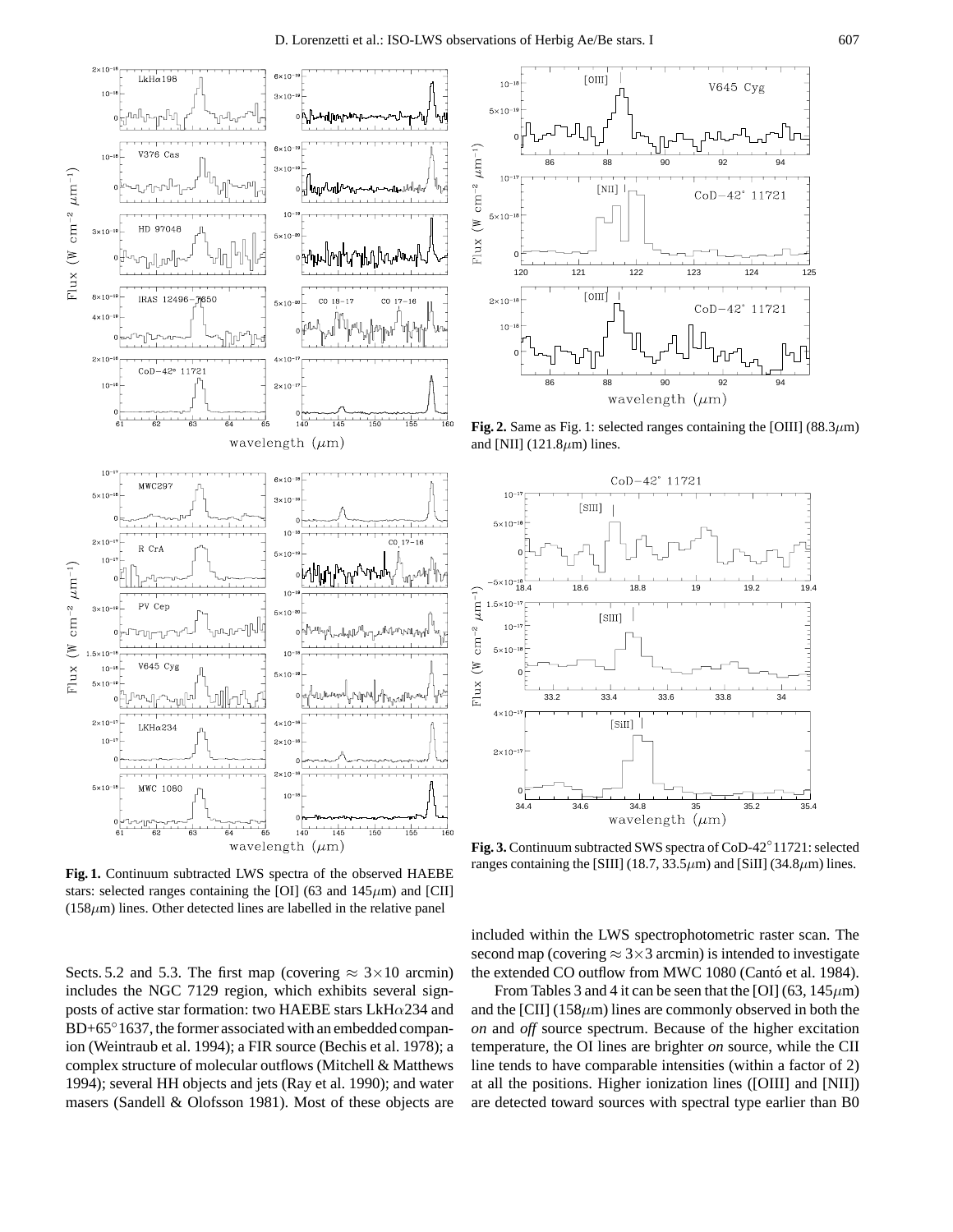| Source                 | $\lambda_{obs}$<br>$(\mu m)$ | Identification                        | Flux<br>$(10^{-19} \text{ W cm}^{-2})$ | Notes  |
|------------------------|------------------------------|---------------------------------------|----------------------------------------|--------|
| $LkH\alpha$ 198        | 63.20                        | [O]                                   | $4.1 \pm 0.5$                          |        |
|                        | 157.75                       | [CH]                                  | $5.6 \pm 0.4$                          |        |
|                        |                              | 162.72 CO $(J=16-15)$                 | $1.4 \pm 0.4$                          |        |
| <b>V376 Cas</b>        | 63.22                        | [O]                                   | $2.2 \pm 0.7$                          |        |
|                        | 157.82                       | [CH]                                  | $5.4 \pm 0.4$                          |        |
| HD 97048               | 63.19                        | [OI]                                  | $1.9 \pm 0.3$                          |        |
|                        | 157.82                       | [CH]                                  | $0.7 \pm 0.1$                          |        |
| <b>IRAS 12496-7650</b> | 63.15                        | [OI]                                  | $4.3 \pm 0.3$                          |        |
|                        |                              | 130.42 CO (J=20-19)                   | $0.14 \pm 0.05$                        |        |
|                        |                              | 137.13 $CO (J=19-18)$                 | $0.27 \pm 0.05$                        |        |
|                        | 144.71                       | $CO (J=18-17)$                        | $0.42 \pm 0.05$                        | d      |
|                        | 145.49                       | [O]                                   | $0.31 \pm 0.08$                        | d      |
|                        | 153.32                       | $CO (J=17-16)$                        | $0.54 \pm 0.06$                        |        |
|                        | 157.65                       | [CH]                                  | $0.4 \pm 0.1$                          |        |
|                        | 162.84                       | $CO (J=16-15)$                        | $0.46 \pm 0.04$                        |        |
|                        | 173.62                       | $CO (J=15-14)$                        | $0.36 \pm 0.05$                        |        |
| CoD-42°11721           | 18.71                        | [SIII]                                | $2.6\pm0.8$                            |        |
| <b>SWS</b>             | 33.45                        | [SIII]                                | $6.8 \pm 0.7$                          |        |
|                        | 34.80                        | [SiII]                                | $27 \pm 2$                             |        |
|                        | 63.17                        | [OI]                                  | $400 \pm 6$                            |        |
| LWS                    | 88.39                        | [OIII]                                | $15 \pm 3$                             |        |
|                        | 121.83                       | [NII]                                 | $36 \pm 8$                             |        |
|                        | 145.45<br>157.77             | [OI]<br>[CH]                          | $37 \pm 3$<br>$205 \pm 3$              |        |
|                        |                              |                                       |                                        |        |
| <b>MWC 297</b>         | 63.17<br>145.53              | [OI]<br>[OI]                          | $24 \pm 1$<br>$12.0 \pm 0.5$           |        |
|                        | 157.80                       | [CH]                                  | $41.6 \pm 0.5$                         |        |
| R CrA                  |                              |                                       | $58 \pm 1$                             |        |
|                        | 63.18<br>65.21               | [OI]<br><b>OH</b>                     | $5 \pm 1$                              | d      |
|                        | 65.76                        | $CO$ (J=40-39)                        | $4 \pm 1$                              | d      |
|                        | 66.98                        | em. feat.                             | $4 \pm 1$                              |        |
|                        | 79.08                        | <b>OH</b>                             | $4 \pm 1$                              |        |
|                        | 84.60                        | <b>OH</b>                             | $9 \pm 2$                              |        |
|                        | 124.12                       | $CO (J=21-20)$                        | $5 \pm 1$                              |        |
|                        | 137.06                       | $CO (J=19-18)$                        | $4 \pm 1$                              | d      |
|                        | 153.46                       | $CO (J=17-16)$                        | $4.2 \pm 0.8$                          | b      |
|                        | 157.81                       | [CH]                                  | $3 \pm 1$                              |        |
|                        | 162.95                       | $CO$ (J=16-15)<br>173.69 CO (J=15-14) | $7.2\pm0.8$<br>$7.8 \pm 0.6$           | a<br>a |
|                        | 185.98                       | $CO$ (J=14-13)                        | $4.6 \pm 0.9$                          |        |
| PV Cep                 | 63.22                        | [O]                                   | $2.1 \pm 0.3$                          |        |
|                        | 157.79                       | [CH]                                  | $0.36 \pm 0.07$                        |        |
| <b>V645 Cyg</b>        | 63.18                        | [OI]                                  | $10 \pm 1$                             |        |
|                        | 88.45                        | [OIII]                                | $5.4 \pm 0.9$                          |        |
|                        | 157.80                       | [CH]                                  | $16 \pm 1$                             |        |
| $LkH\alpha$ 234        | 63.20                        | [OI]                                  | $55 \pm 1$                             |        |
|                        | 145.44                       | [O]                                   | $6.7 \pm 0.4$                          | d      |
|                        | 157.83                       | [CH]                                  | $32.3 \pm 0.6$                         |        |
|                        | 162.89                       | $CO$ (J=16-15)                        | $3.0 \pm 0.7$                          |        |
|                        | 173.56                       | $CO$ (J=15-14)                        | $1.6 \pm 0.5$                          |        |
|                        | 185.92                       | $CO$ (J=14-13)                        | $1.3 \pm 0.4$                          |        |
|                        |                              |                                       |                                        |        |

**Table 3.** ON-Source line intensities

| Source                | $\lambda_{obs}$<br>$(\mu m)$ | Identification           | <b>Flux</b><br>$(10^{-19} \text{ W cm}^{-2})$ | <b>Notes</b> |
|-----------------------|------------------------------|--------------------------|-----------------------------------------------|--------------|
| <b>MWC 1080</b> 63.20 | 145.52                       | <b>TOI</b><br><b>TOI</b> | $14.4 + 0.6$<br>$1.2 + 0.4$                   |              |
|                       | 157.82                       | <b>ICIII</b>             | $13.0 + 0.4$                                  |              |

*Notes to the Table:*

a FWHM marginally larger or smaller than the nominal value of the relative detector

b distance between observed and rest wavelength  $(\Delta \lambda)$  marginally exceeding the resolution element

d deblended

and molecular transitions (CO and OH) are associated with the low luminosity and embedded objects.

#### **5. Discussion**

### *5.1. [OI] and [CII] lines*

The [OI]  $63\mu$ m and [CII] 158 $\mu$ m fine structure lines are by far the strongest features observed and are, together with [OI]  $145\mu$ m, a diagnostic of the excitation mechanism. In order to ascertain the contribution intrinsic to the source, we report the fluxes obtained by subtracting the off-source contribution in Table 5, along with the propagating uncertainties. This procedure does not severely affect the OI line intensities, which are much stronger on-source, but has a definite effect on the CII lines because of its ubiquity at comparable intensities.

Since a comparison between line intensities and model predictions can be constrained with upper limits, we evaluated the data values for those cases with no clear detection. In Table 5 we report the results obtained by computing a 3σ value of the *rms*continuum at  $145\mu$ m, whenever no significant [OI] line flux was detected. A comparison between the [OI]  $63\mu$ m and the IRAS  $60\mu$ m fluxes (Column 5), indicates that the line contribution never affects (by more than 0.2%) the in-band photometric values, the only marginal exception being represented by CoD-42◦ 11721, whose line to continuum relative contribution is ∼ 0.7%

In Fig. 4 the observed line intensity ratios (see Table 5) are superimposed on a grid of photodissociation models (Kaufman et al. 1998). Differences between the line intensity predictions of this model and those of other PDR models (e.g. Hollenbach, Takahashi & Tielens 1991, hereinafter HTT) stem from the inclusion of an additional heating source, namely the ejection of photoelectrons from PAH and small grains. These latter are essential ingredients of the HAEBE environments, as confirmed by several dedicated observations (see e.g. Brooke et al. 1993 and references therein; Prusti et al. 1994). The extra heating source makes a substantial difference since smaller values of both density and radiation field are derived for a given set of line ratios compared to the other PDR models. On the contrary, for a given value of n and  $G<sub>o</sub>$ , the extra heating source increases the column density of warm OI and CII, thus the transition point between CII dominated cooling and OI dominated cooling oc-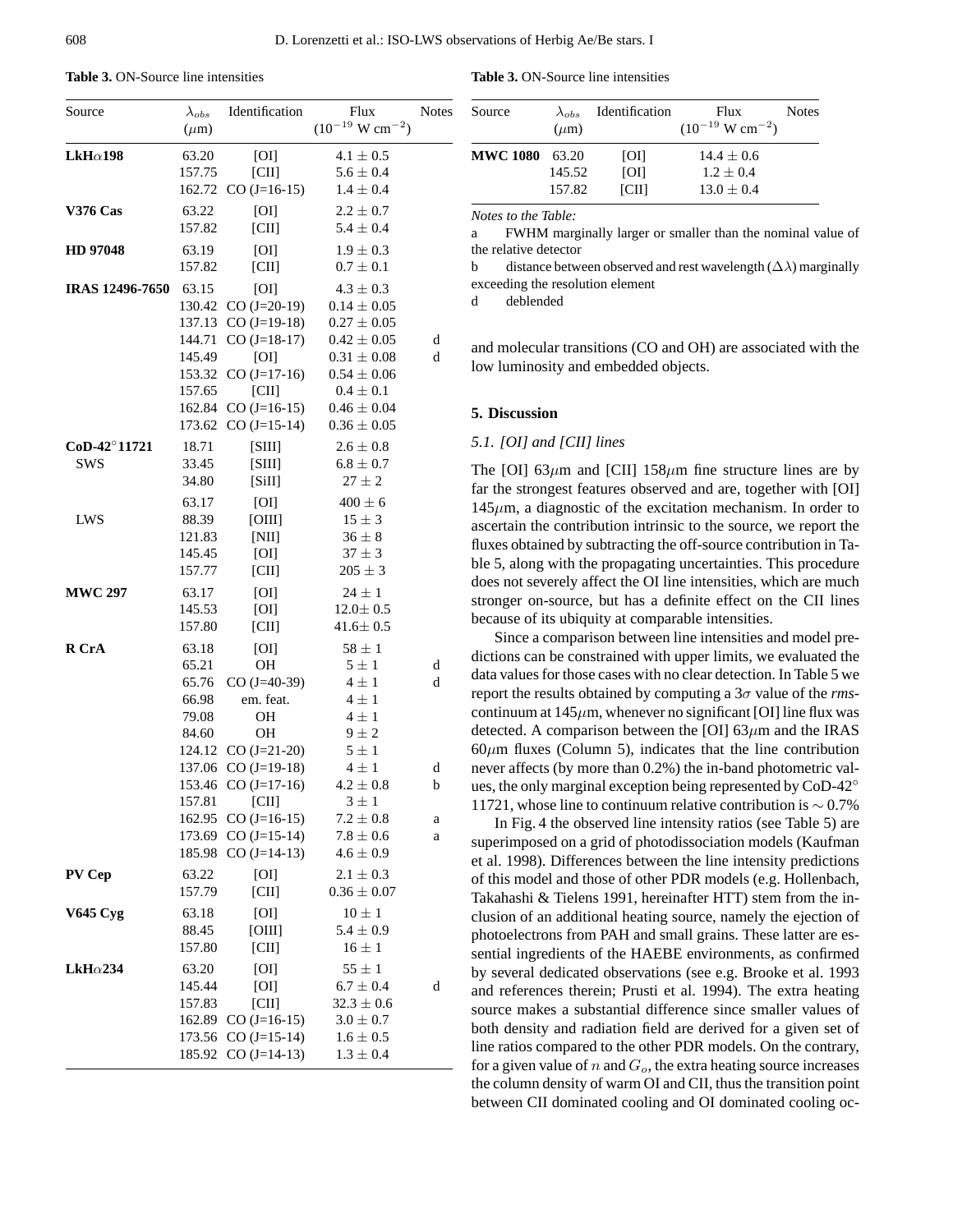| OFF-Source           | [OI] $63\mu$ m                      | [OI]145 $\mu$ m   | [CII]158 $\mu$ m | Other lines                                         |  |  |  |  |  |
|----------------------|-------------------------------------|-------------------|------------------|-----------------------------------------------------|--|--|--|--|--|
|                      | Flux $(10^{-19} \text{ W cm}^{-2})$ |                   |                  |                                                     |  |  |  |  |  |
| $LkH\alpha$ 198      | $1.7 \pm 0.6$                       |                   | $3.4 \pm 0.1$    |                                                     |  |  |  |  |  |
| HD97048              |                                     |                   | $0.3 \pm 0.1$    |                                                     |  |  |  |  |  |
| IRAS 12496-7650      |                                     |                   | $0.47 \pm 0.09$  |                                                     |  |  |  |  |  |
| CoD-42° 11721        | $27 \pm 2$                          | $2.5 \pm 0.7$     | $87 \pm 2$       | [OIII]88 $\mu$ m: 6 ± 2; [NII]122 $\mu$ m: 11 ± 1   |  |  |  |  |  |
| <b>MWC 297</b>       | $3.2 \pm 0.6$                       | $3.3 \pm 0.4$     | $15.0 \pm 0.5$   |                                                     |  |  |  |  |  |
| R CrA                | $2.1 \pm 0.3$                       | $0.3 \pm 0.1$     | $0.9 \pm 0.1$    | $CO(J=16-15): 0.4 \pm 0.1$                          |  |  |  |  |  |
| PV Cep               |                                     |                   | $0.39 \pm 0.06$  |                                                     |  |  |  |  |  |
| V645 Cyg             |                                     |                   | $6.7 \pm 0.2$    | [OIII]88 $\mu$ m: 8.5 $\pm$ 0.3                     |  |  |  |  |  |
| LkH $\alpha$ 234 1-1 | $3.4 \pm 0.5$                       | < 0.6             | $4.4 \pm 0.5$    |                                                     |  |  |  |  |  |
| $1 - 2$              | $19 \pm 1$                          | $1.8 \pm 0.5$     | $27.1 \pm 0.6$   |                                                     |  |  |  |  |  |
| $1 - 3$              | $58 \pm 2$                          | $5.0 \pm 0.5$     | $49.7 \pm 0.8$   |                                                     |  |  |  |  |  |
| $1 - 4$              | $10 \pm 1$                          | $1.0 \pm 0.5$     | $12.8 \pm 0.3$   |                                                     |  |  |  |  |  |
| $1-5$                | $3 \pm 1$                           | < 0.6             | $4.9 \pm 0.4$    |                                                     |  |  |  |  |  |
| $1-6$                | $1.6 \pm 0.9$                       | < 0.3             | $2.4 \pm 0.2$    |                                                     |  |  |  |  |  |
| $2 - 1$              | $2.8 \pm 0.7$                       | $0.2 \pm 0.1$     | $3.1 \pm 0.2$    |                                                     |  |  |  |  |  |
| $2 - 2$              | $14 \pm 1$                          | $0.7 \pm 0.2$     | $8.2 \pm 0.5$    |                                                     |  |  |  |  |  |
| $2 - 3$              | $9.7 \pm 0.2$                       | $1.4 \pm 0.5$     | $13 \pm 2$       |                                                     |  |  |  |  |  |
| $2 - 4$              | $3.5 \pm 0.5$                       | $0.5 \pm 0.1$     | $6.5 \pm 0.9$    |                                                     |  |  |  |  |  |
| $2 - 5$              | $2.5 \pm 0.5$                       | ${}< 0.5$         | $3.1 \pm 0.2$    |                                                     |  |  |  |  |  |
| $2 - 6$              | $1.3 \pm 0.6$                       | < 0.5             | $2.8 \pm 0.3$    |                                                     |  |  |  |  |  |
| MWC 1080 1-1 (NW)    | $7.1 \pm 0.7$                       |                   | $8.5 \pm 0.1$    | $CO(J=17-16)$ : 0.6 $\pm$ 0.2                       |  |  |  |  |  |
| $1-2$ (SW)           | $4.5 \pm 0.6$                       |                   | $9.2 \pm 0.2$    | [OIII]88 $\mu$ m: 1.7 $\pm$ 0.4                     |  |  |  |  |  |
| $2-1$ (NE)           | $6.0 \pm 0.5$                       | $0.4 \pm 0.1^{b}$ | $8.9 \pm 0.2$    |                                                     |  |  |  |  |  |
| $2-2$ (SE)           | $3.0 \pm 0.6$                       |                   | $7.4 \pm 0.2$    | [OIII]88 $\mu$ m: 1.4 ± 0.4; CO(J=15-14): 0.6 ± 0.2 |  |  |  |  |  |

**Table 4.** OFF-Source line intensities

*Note to the Table:*

b distance between observed and rest wavelength  $(\Delta \lambda)$  marginally exceeding the resolution element

curs at lower n and  $G<sub>o</sub>$ . Our ISO-LWS observations indicate that photodissociation can be considered the main excitation source for these lines in HAEBE. J-shock models (e.g. Hollenbach & McKee 1989) can be ruled out, apart the marginal exception represented by IRAS 12496 (see its arrow in Fig. 4 and the discussion in Nisini et al. 1996), since they predict substantially different line ratios:  $30 - 200$  and  $10 - 10<sup>4</sup>$  for [OI]63/[OI]145 and [OI]63/[CII]158, respectively. The role of non dissociative C-shocks has to be discussed in more detail since most of the sources are driving molecular outflows. C-shocks models (e.g. Draine et al. 1983) do not predict any substantial [CII] emission, whose excitation is very likely attributable to the exsistence of a PDR, but they are able to give a line intensity ratio [OI]63/[OI]145 which is comparable to the observed values in peculiar gas conditions. The predicted ratio is always greater than 10, but it remains around this value in a narrow range of shock speed (10-20 Km s<sup>-1</sup> at B<sub>o</sub> = 50 µG and 15-30 Km s<sup>-1</sup> at B<sub>o</sub> = 100  $\mu$ G) adopting a pre-shock density n<sub>H</sub>=10<sup>4</sup> cm<sup>-3</sup>, while, increasing the density, the ratio always exceeds the value of 50. Thus, possible contributions of C-shocks to the far IR emission lines cannot be ruled out, but such mechanism can be considered as the main responsible for the gas excitation just in a narrow region of the parameter space.

Although the upper limits and the relatively large errors in the line ratios do not allow an accurate derivation of the PDR



**Fig. 4.** Observed line ratios superimposed to PDR model (see text).

parameters (FUV field  $G<sub>o</sub>$ , and density n) for all the sources, nevertheless some useful constraints can be made: the PDR associated with HAEBE seem to have relatively low densities, while the illuminating field is enhanced by a factor  $> 10^3$  with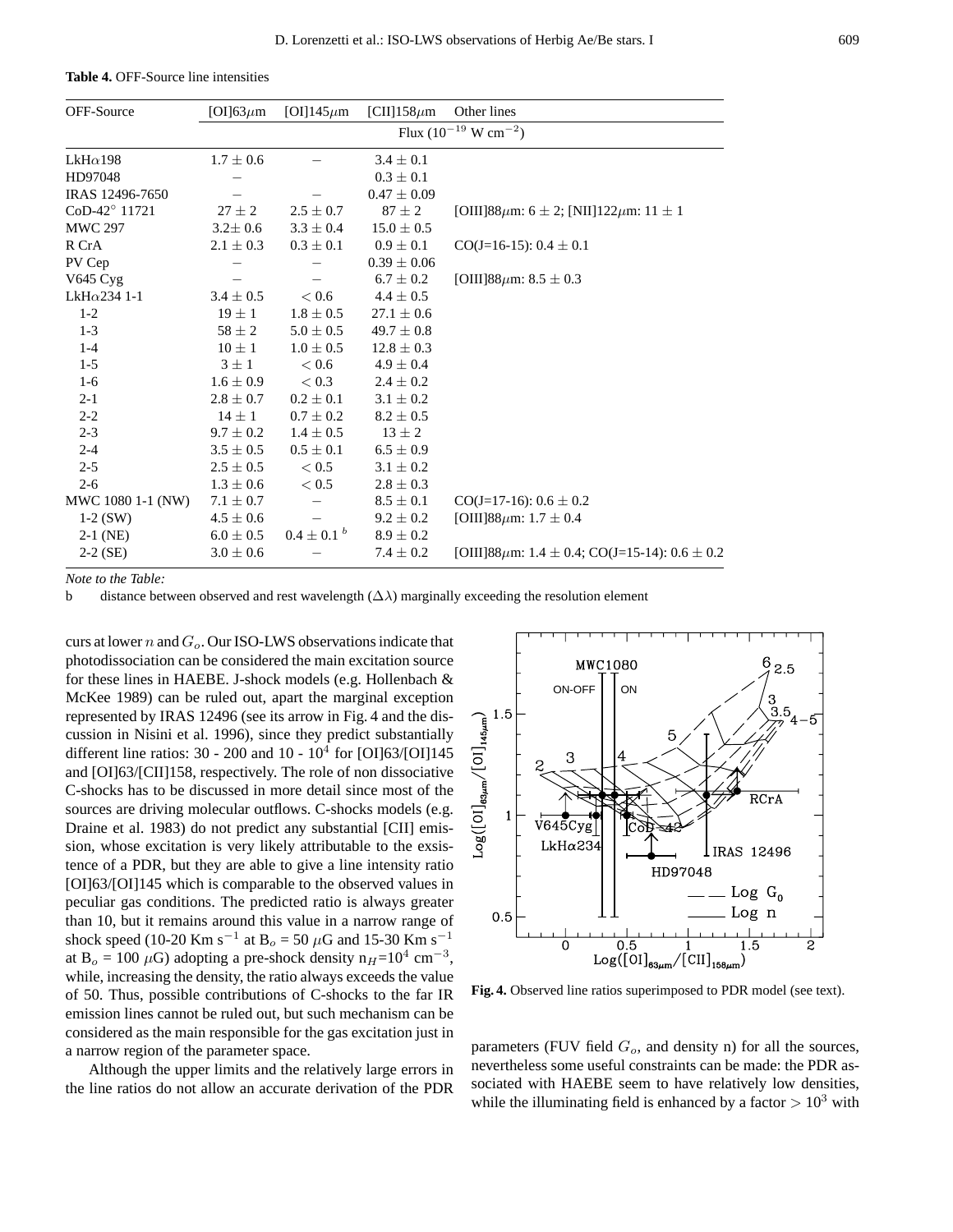**Table 5.** [OI], [CII] ON-OFF source contributions (3 $\sigma$  upper limits) and parameters related to [OI] 63 $\mu$ m emission

| Source                 | [OI] $63\mu$ m                      | [OI] $145 \mu m$ | [CII] $158 \mu m$ | F[OI] $63\mu$ m      | $L_{[O I] 63}$        | $\dot{M}(HI)$     | M(CO)            | $\dot{M}([O\bar{O}]63)$ |
|------------------------|-------------------------------------|------------------|-------------------|----------------------|-----------------------|-------------------|------------------|-------------------------|
|                        | Flux $(10^{-19} \text{ W cm}^{-2})$ |                  | IRAS $60 \mu m$   | $(L_{\odot})$        | $(M_{\odot} yr^{-1})$ |                   |                  |                         |
| $LkH\alpha$ 198        | $2.4 \pm 0.8$                       | < 1.2            | $2.2 \pm 0.2$     | $6.310^{-4}$         | $3.310^{-2}$          | $2.010^{-7}(1)$   | $3.210^{-7}(2)$  | $3.310^{-6}$            |
| <b>V376 Cas</b>        | < 1.0                               | ${}_{< 0.9}$     | $2.0 \pm 0.4$     |                      |                       |                   |                  |                         |
| HD97048                | $1.9 + 0.3$                         | < 0.3            | $0.4 + 0.01$      | $1.010^{-3}$         | $1.6 10^{-3}$         |                   |                  | $1.6 10^{-7}$           |
| IRAS 12496-7650        | $4.3 \pm 0.3$                       | $0.31 \pm 0.08$  | < 0.3             | $1.5 \times 10^{-3}$ | $1.0 10^{-2}$         |                   |                  | $1.010^{-6}$            |
| $CoD-42^{\circ}$ 11721 | $373 \pm 6$                         | $34 + 4$         | $118 + 4$         | $7.010^{-3}$         | 2.3                   | $> 510^{-7}$ (3)  |                  | $2.310^{-4}$            |
| <b>MWC 297</b>         | $20 \pm 2$                          | $9 + 1$          | $26 + 1$          | $8.010^{-4}$         | $4.710^{-2}$          | $1.210^{-6}(1)$   |                  | $4.710^{-6}$            |
| R CrA                  | $56 \pm 1$                          | < 4.3            | $2 + 1$           | $3.310^{-3}$         | $4.8\ 10^{-2}$        |                   | $3.310^{-7}$ (2) | $4.810^{-6}$            |
| PV Cep                 | $2.1 \pm 0.3$                       | < 0.1            | < 0.2             | $1.510^{-3}$         | $2.010^{-2}$          |                   | $5.910^{-8}$ (2) | $2.010^{-6}$            |
| V645 Cyg               | $10 \pm 1$                          | < 0.9            | $9 + 1$           | $1.0 10^{-3}$        | 13.7                  | $4.5 10^{-7} (5)$ | $1.410^{-6}(2)$  | $1.4~10^{-3}$           |
| $LkH\alpha$ 234        | $53 + 1$                            | $5.2 \pm 0.4$    | $29.5 \pm 0.7$    | $3.310^{-3}$         | 2.0                   | $1.4~10^{-7}$ (1) | $4.010^{-6}$ (4) | $2.010^{-4}$            |
| <b>MWC 1080</b>        | $9.3 \pm 0.8$                       | $0.8 \pm 0.4$    | $4.5 \pm 0.4$     | $2.310^{-3}$         | 2.2                   | $3.110^{-6}$ (1)  | $3.110^{-6}$ (2) | $2.210^{-4}$            |

*References to the Table:*

1. Nisini et al. 1995; 2. Levreault 1988; 3. McGregor & Hyland 1988; 4. Edwards & Snell 1983; 5. Calculated from the Brγ flux given by Harvey & Lada 1980.

respect to the interstellar field  $G<sub>o</sub>$  expressed in units of the average interstellar flux (1.6  $10^{-3}$  ergs cm<sup>-2</sup> s<sup>-1</sup>, Habing 1968). This latter circumstance suggests a stellar rather than an interstellar origin for the FUV photons. This hypothesis is supported also by the clear correlation between the [CII]  $158 \mu m$  luminosity *vs.* the bolometric luminosity of the central source shown in Fig. 5. The same is true for the [OI]  $63\mu$ m, however, in this latter case, the correlation has to be considered as a necessary but not exclusive condition, because the same relationship also holds in the case of [OI] shock excitation. In a shocked environment in fact,  $[O]$  emission is strictly related to the mass loss rate  $(M)$ which has been demonstrated to correlate with  $L_{bol}$  (Levreault 1988).

The two facts that FIR line emission is peaked *on* source and that it likely arises from photodissociation, indicate that PDR's size are reasonably smaller than the LWS beam, which roughly corresponds to 0.04 and 0.4 pc at distances of 100 and 1000 pc respectively. For stellar temperatures between  $10^4$  and  $3 10^4$ , the typical size of the associated PDR ranges between 0.01 and 0.06 pc, as derived by Diaz-Miller et al. (1998) who have calculated the structure of the photoionisated and photodissociated regions around Main Sequence stars, taking account for the dust opacity. Although slightly larger values for stellar radii and luminosities are expected for Pre Main Sequence objects, the predicted sizes are well within the LWS beam at any distance, and, as such, are fully in agreement with our results.

The case of CoD-42◦ 11721 provides reasonable constraints to the values of  $G_0$  (3 10<sup>3</sup> - 10<sup>4</sup> $G_0$ ) and n (3 10<sup>2</sup> - 10<sup>3</sup> cm<sup>-3</sup>), because of the good S/N ratios. For this source we have also obtained the SWS spectrum covering the range  $2.5-45 \mu m$  at a resolution of about 250 (AOT01): we have discussed all the details about SWS observations and data reduction in Benedettini et al. (1998). Emission lines of [SIII] and [SiII] have been clearly detected in the 18-35  $\mu$ m range (Fig. 3); the observed intensities are reported in Table 3. [SiII] line emission is expected to be an important tracer of PDR, thus allowing a comparison



**Fig. 5.** [CII] luminosity *vs.* bolometric luminosity of the central stars. The mean error is indicated by the cross in the bottom right corner.

to be made with models. We evaluate the line ratios of this fine structure line with [OI] and [CII]. The beam at  $35\mu$ m (1.6 10<sup>-8</sup>) sr) is smaller than that at  $63\mu$ m (1.3 10<sup>-7</sup> sr). Accounting for this difference and assuming a unity beam filling factor at both wavelengths, yields a [OI]/[SiII] intensity ratio of ∼ 2, while the ratio of [CII]/[SiII] remains <1. Both these ratios contrast with values  $\sim 10^2$  predicted by models (HHT) over a wide range of values for the density and radiation field. However such discrepancy, maybe due to an underabundance of gas-phase Si assumed by models, is confirmed by all other observations available in literature and was pointed out by HTT themselves, who signal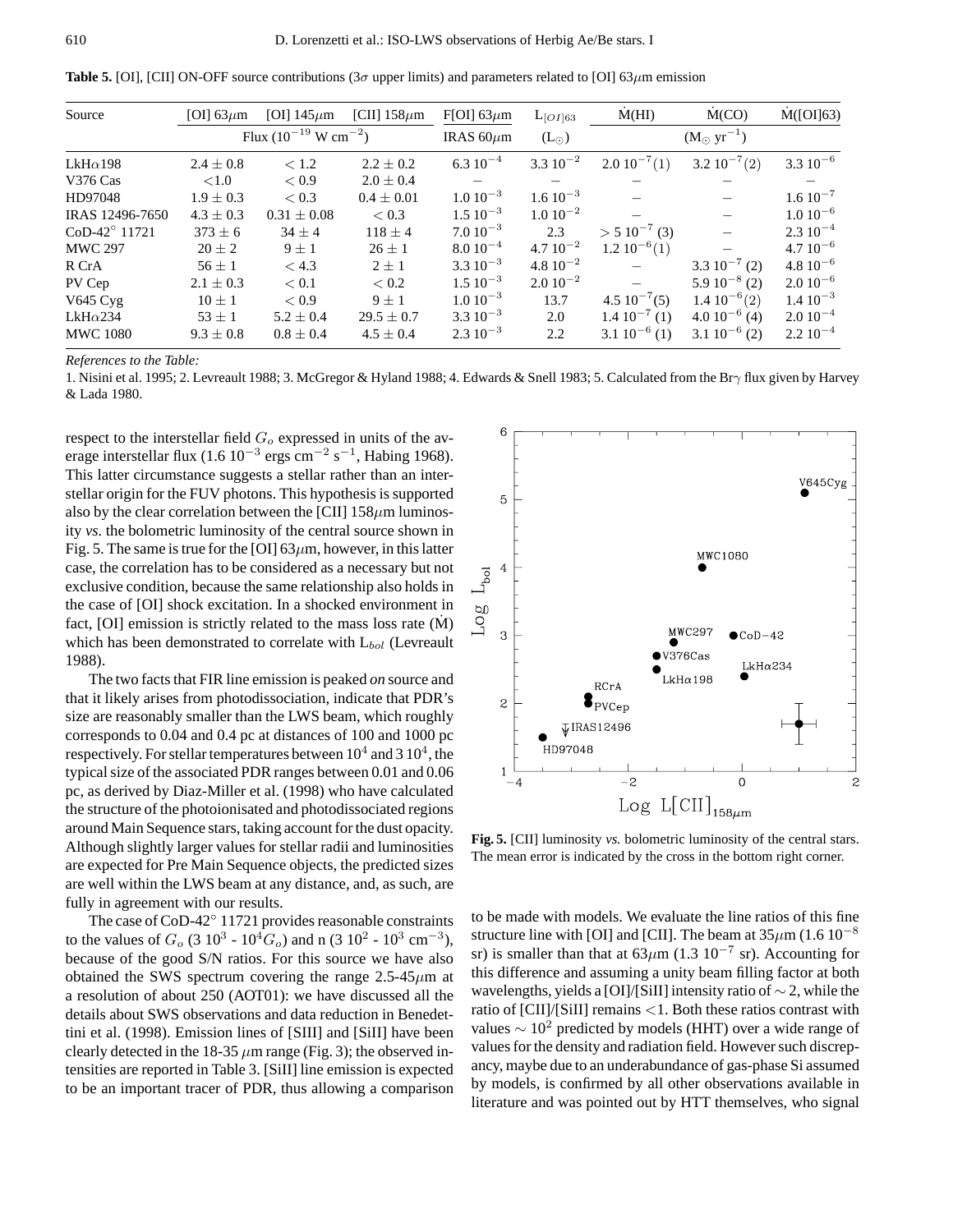2

(in their Fig. 17) how [SiII] observations systematically exceed model predictions.

A better agreement is found with models of "clumpy" PDR's (Burton et al. 1990) which predict [OI]/[SiII] and [CII]/[SiII] ratios as low as 12-15 and 1-10 respectively, for densities ranging<br>between 10<sup>4</sup> and 10<sup>5</sup> cm<sup>-3</sup>. The comparison of the observed<br>[OI]/[SiII] ratio with models could be uncertain if the 63 $\mu$ m<br>line is self-absorbed (see b between  $10^4$  and  $10^5$  cm<sup>-3</sup>. The comparison of the observed [OI]/[SiII] ratio with models could be uncertain if the  $63\mu$ m line is self-absorbed (see below), but the [CII]/[SiII] ratio is in good agreement, which becomes even better allowing for more relaxed beam filling corrections.

From inspection of Fig. 4 we notice that the majority of sources cluster in the density range  $10^2$  - 3  $10^3$  cm<sup>-3</sup>, while evidence for relatively high density environments is found for IRAS12496 and R CrA. This picture appears fully compatible with independent observational evidence: (i) densities  $\sim 1$ -5 10<sup>3</sup> cm−<sup>3</sup> derived for HAEBE by Fuente et al. (1992) through <sup>12</sup>CO and <sup>13</sup>CO mapping; (ii) densities  $\sim$  100-200 cm<sup>-3</sup> derived by Federman et al.(1997) for the PDR associated to the Herbig star HD200775; (iii) the CO molecular emission of high J rotational transitions (for a detailed discussion see Sect. 5.5 and Giannini et al. (1999) - hereinafter Paper II) have been detected towards R CrA and IRAS 12496, which both exhibit high density PDR regions indicating an increased column density. Our fit to the CO line intensities allow the derivation of densities ∼  $10^5$  -  $10^6$  cm<sup>-3</sup>, largely compatible with the PDR diagnostic results.

In Fig. 4 some objects are located in (*x,y*) positions characterised by values of the [OI]  $63/145 \mu m$  ratio which are significantly lower than the model predictions. The most extreme cases are the sources LkH $\alpha$ 198 and MWC 297 not even reported in the plot and corresponding to  $(0.0, >0.3)$  and  $(0.3, -0.1)$  respectively. This circumstance suggests the possibility that the [OI] 63 $\mu$ m line could be self-absorbed by cold ( $\lesssim 100$  K) OI present along the line of sight to the emitting source. Around this temperature and for density values up to  $10^7$  cm<sup>-3</sup>, 95% of oxygen atoms are in the ground state; assuming a thermal broadening, a column density of N<sub>H</sub>  $\sim 10^{22}$  cm<sup>-2</sup> (A<sub>V</sub>  $\approx 5$ ) will result in a reduction of the intensity to 1/3 of its intrinsic value. This occurrence would be enough to relocate  $LkH\alpha$ 198 in the plot to a position which is easier to model  $(0.5, >0.8)$  and then provides arguments to cautiously interpret the location of some data points in Fig. 4. If the same absorption were applied to  $LkH\alpha$ 234 the line ratios would diagnose  $\log G_o \approx 2$  and  $\log n \approx 5$ : these latter values agree with the conclusions derived below (in Sect. 5.5) and in Paper II. The sources that most likely can exhibit OI absorption are obviously those located within density peaks: out of a sample of 13 HAEBE, Fuente et al. (1998) identified such peaks for the sources LkH $\alpha$ 198, PV Cep, LkH $\alpha$ 234 and MWC1080. The case of [OI]  $63\mu$ m absorption has been discussed by Saraceno et al. (1998), and several star forming regions have been found so far where this line is detected in absorption (see Kraemer & Jackson 1998, Baluteau et al. 1997). These results suggest the need to refine PDR models including a more realistic morphology of the emitting region (see Liseau et al. 1998) Alternatively, the low values of the [OI] 63/145 observational ratios could be explained by an excess of [OI]  $145\mu$ m emission, but, at this

 $\overline{\phantom{a}}$  Log  $\overline{G}_0$ หิ Log n 5  $\overline{4}$ 3 Ē.  $\overline{\mathrm{RCrA}}$  $\mathbf{1}$ LkHα234 | IRAS 12496  $\overline{0}$  $\mathbf{1}$ 2  $Log([OI]_{63\mu m}/[CII]_{158\mu m})$ 

**Fig. 6.** Observed line ratios of sources which exhibit molecular emission superimposed to clumpy PDR models (Burton et al. 1990).

time, we are not able to suggest any meaningful motivation for that.

As indicated below (Sect. 5.5), and thoroughly discussed in Paper II, molecular line emission detected by ISO-LWS in three HAEBE is compatible with clumpy PDR models (Burton et al. 1990), where molecular self shielding can move the  $C^{+}/CO$ interface closer to the radiation source. To check whether or not this hypothesis is consistent with the fine structure intensity ratios as well, in Fig. 6 we plot the observed data of the three HAEBE associated with molecular emission superimposed to the clumpy PDR model predictions. We notice a marginal agreement that would be reinforced if correction was made for assumed OI absorption.

One other argument in favour of a PDR origin for the fine structure line emission is given by comparing the mass loss rates derived from published values of the HI recombination and CO lines (Columns 7 and 8 of Table 5) and those obtained from the [OI]  $63\mu$ m line using the relationship given by Hollenbach (1985) (Column 9 of Table 5). Since the values of  $\dot{M}$ [OI] systematically exceed (by more than one order of magnitude) the other estimates, we can conclude that an additional component of [OI] emission must be the dominant one, such as the PDR emission.

# *5.2. NGC 7129 line mapping*

Because of its complex morphology, we have mapped a region of size  $\approx$  3  $\times$  10 arcmin of NGC 7129 with the LWS (see Table 2) detecting the lines of [OI] at 63,  $145 \mu m$  and [CII] at  $158 \mu m$  in every map position. In Table 6 the line intensities for each pointing are listed (in Columns 2 to 4), while the isophotal contours of [OI] 63 $\mu$ m and [CII] 158 $\mu$ m are shown in Fig. 7. In the same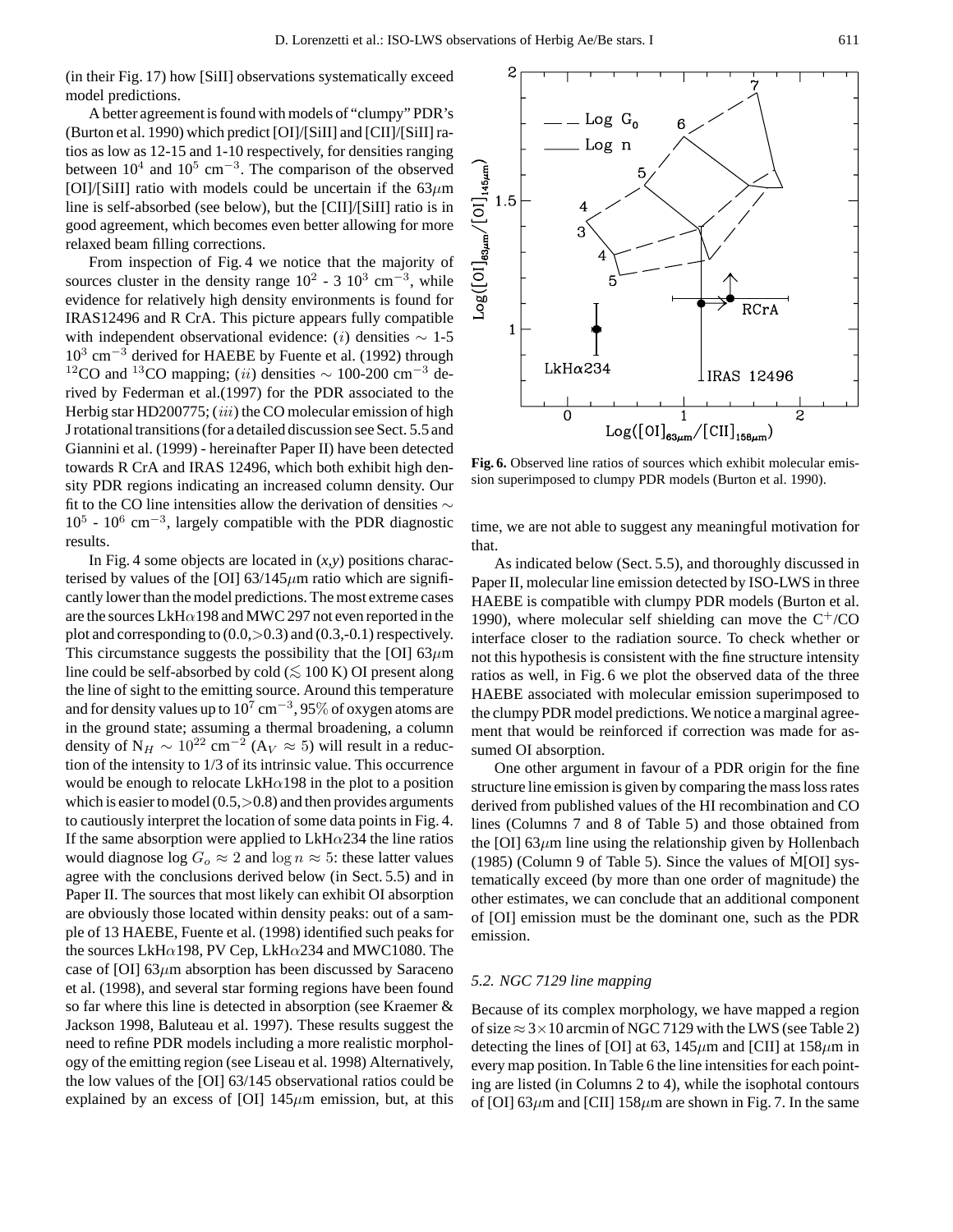Position [OI] 63 $\mu$ m [OI] 145 $\mu$ m [CII] 158 $\mu$ m log G<sub>o</sub> log density Flux  $(10^{-19} \text{ W cm}^{-2})$  model BD+65°  $(\text{cm}^{-3})$ 1-1  $3.4 \pm 0.8$   $< 0.6$   $4.4 \pm 0.5$   $1.6 \pm 0.1$   $1.4$   $3.3 \pm 0.2$ 1-2  $19 \pm 1$   $1.8 \pm 0.5$   $27.1 \pm 0.6$   $2.37 \pm 0.02$   $2.1$   $2.6 \pm 0.2$ 1-3  $58 \pm 2$   $5.0 \pm 0.5$   $49.7 \pm 0.8$   $2.63 \pm 0.02$   $2.3$   $2.9 \pm 0.2$ 1-4  $10 \pm 1$   $1.0 \pm 0.5$   $12.8 \pm 0.3$   $2.05 \pm 0.02$   $1.6$   $3.4 \pm 0.2$ 1-5  $3 \pm 1$   $< 0.6$   $4.9 \pm 0.4$   $1.62 \pm 0.08$   $1.2$   $3.4 \pm 0.2$ 1-6  $1.6 \pm 0.9$   $< 0.6$   $2.4 \pm 0.2$   $1.32 \pm 0.08$  0.9  $> 3.7$ 2-1 2.8  $\pm$  0.7 0.2  $\pm$  0.1 3.1  $\pm$  0.2 1.43  $\pm$  0.06 1.2 > 4 2-2  $14 \pm 1$   $0.7 \pm 0.2$   $8.2 \pm 0.5$   $1.85 \pm 0.06$   $1.5$   $3.9 \pm 0.2$ 2-3  $9.7 \pm 0.2$   $1.4 \pm 0.5$   $13 \pm 2$   $2.0 \pm 0.1$   $1.5$   $3.2 \pm 0.2$ 2-4  $3.5 \pm 0.5$   $0.5 \pm 0.1$   $6.5 \pm 0.9$   $1.7 \pm 0.1$   $1.3$   $3.2 \pm 0.2$ 

2-5 2.5  $\pm$  0.5  $<$  0.5 3.1  $\pm$  0.2 1.43  $\pm$  0.06 1.0 > 4 2-6  $1.3 \pm 0.6$   $< 0.5$   $2.8 \pm 0.3$   $1.4 \pm 0.1$   $0.8$   $> 3.2$ 

**Table 6.** [OI], [CII] line intensities in NGC 7129 and derived parameters



**Fig. 7.** Isophotal contours of [OI]63 $\mu$ m and [CII]158 $\mu$ m line emission in NGC 7129. Numerical values are expressed in 10−<sup>19</sup> W cm−<sup>2</sup>. The locations of the sources LkH $\alpha$ 234 and BD+65°1637 are identified with a full circle and triangle respectively. The position (0,0) refers to the ISO-LWS map center while the crosses indicate the centers of the 12 individual pointings: the position labelled (1-1) in Table 6 corresponds to the upper right corner while (2-6) to the lower left one.

plot the locations of the two Herbig stars in the field, namely LkH $\alpha$ 234 and BD+65°1637, are also indicated. The ratio between the [OI] 63 $\mu$ m and [CII] 158 $\mu$ m line fluxes is always < 2, as expected if photodissociation dominates (HTT); moreover the morphology of the line emission suggests that a low density PDR is more likely illuminated by the star BD+65°1637, whereas another more dense PDR is associated with  $LkH\alpha$ 234 (see 5.1 and 5.5). This hypothesis is supported by the distribution of the molecular emission obtained, at a comparable scale,



Fig. 8. Integrated intensity map of the <sup>13</sup>CO line obtained by Fuente et al. (1998), adapted to reproduce both the same locations of the sources and the offset positions as in Fig. 7.

by Fuente et al. (1998). Their <sup>13</sup>CO J=1-0 data, adapted in Fig. 8 to have the same offset as in Fig. 7, clearly shows both the cavity excavated by BD+65◦1637, coincident with the peak of the FIR atomic line emission, and the ridge of the nearby molecular cloud in which LkH $\alpha$ 234 is partially embedded. To assess this possibility quantitatively, we have used the [CII]  $158 \mu m$  flux observed in each position to derive the value of the FUV radiation field  $G_o$ , using the relationship applicable to low density PDR's:  $I_{CII} \sim 10^{-6} G_o$  ergs cm<sup>-2</sup> s<sup>-1</sup> sr<sup>-1</sup>, where  $G_o$  is measured in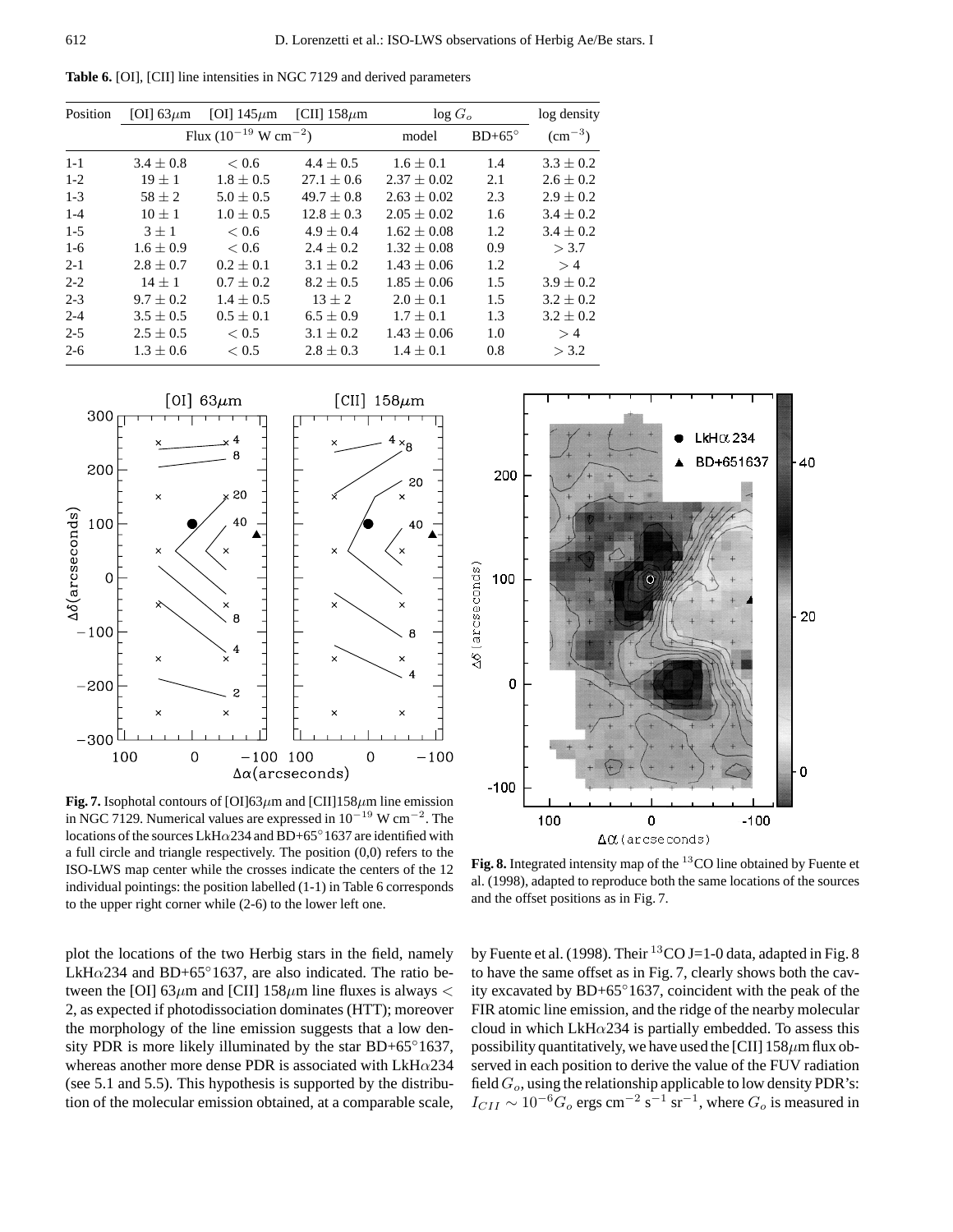units of 1.6  $10^{-3}$  ergs cm<sup>-2</sup> s<sup>-1</sup> (HTT). The derived values of  $G<sub>o</sub>$  are reported in Table 6 (Column 5) along with those expected for BD+65°1637 (Column 6), given its projected distance from the ISO beam center. We have adopted a luminosity of  $2400 \, \text{L}_\odot$ (Hillenbrand et al. 1992), and a FUV (between 6 and 13.6 eV) field which is 40% of the total luminosity of a B3 star. The error on these latter  $G<sub>o</sub>$  values is estimated by assuming uncertainties of 20% to both the flux and distance. There is a surprising agreement between the two evaluations of  $G<sub>o</sub>$ , in fact the observed values (Column 5) systematically exceeds those due to the star (Column 6) by a constant and very low value  $G_0 = 2.5 \pm 0.5$ , which likely is due to a constant and diffuse component. This indicates the presence of a PDR illuminated by BD+65◦1637 at the edge of the molecular material reported by Fuente et al. (1998). Using the derived value of  $G<sub>o</sub>$  and the intensity ratio [OI] 63µm/[CII] 158µm, we can *a posteriori* verify that our assumption of a low density PDR is correct, with the density in each individual position remaining below  $10^4$  cm<sup>-3</sup>; indeed, the derived values for log n (Column 7) range from 2.6 to 3.9, and are fully consistent with the density gradient reported by Fuente et al. (1998). Further evidence for a PDR associated with this region, has been recently provided by Schultz et al. (1997): they obtained NIR images of the edge structure in the filters  $H_2$  1-0  $S(1)$  and 2-1  $S(1)$ , deriving for the ratio 1-0/2-1  $S(1)$  a value expected for fluorescent rather than shocked  $H_2$ . They ascribe the PDR to originate in the material illuminated by the UV field from BD+65°1638, whereas we suggest the Herbig star BD+65°1637 because of both its location, which is more consistent with the edge morphology traced by  ${}^{13}$ CO emission, and the very good agreement found in the derived parameters  $(G<sub>o</sub>)$ and density). Finally, we remark that high-J CO emission has been observed only towards the LkH $\alpha$ 234 position, and hence it cannot be related with the large scale, low density PDR we have so far considered. We will show in Sect. 5.5 (and fully discuss in Paper II) that these lines originate in the clumpy and denser PDR associated with LkH $\alpha$ 234 itself.

# *5.3. MWC 1080 line mapping*

In order to spectroscopically cover the sky area of an isotropic CO outflow emanating from MWC 1080, we have obtained four  $(2\times2)$  adjacent pointings covering a square area centered about 20 arcsec to the south of MWC 1080. Given the proximity of the scan positions, the additional pointing *on* source partially overlaps all the four map elements. Because of such an overlap, it is not possible to do a proper *on-off* source subtraction, however such a subtraction has the marginal consequence of relocating this source in slightly different  $(x, y)$  position in Fig. 4 (labelled as ON-OFF to distinguish it from the unsubtracted position, ON). The values reported in Tables 3 and 4 for the [OI]  $63\mu$ m and [CII]  $158\mu$ m line intensities, measured *on* source and on the four scans positions, respectively show a centrally peaked distribution which suggests the central object as the likely exciting source. Again, the [CII] intensity is more uniform when compared with the [OI] emission. By applying the same procedure adopted in the previous case (NGC 7129), we estimate the radiation field due to the star at the center of each map position (*i.e.*  $\sim$  0.3 pc from MWC 1080): apart minor differences arising from the fact that MWC 1080 is not exactly on the center of the 4 pointings (but ∼ 20 *arcsec* to the North), we obtain a value of  $logG<sub>o</sub> = 3.5$  using the luminosity and distance given in Table 1 and adopting as FUV field from a B0 star the 54% of its total luminosity. Contrasting with this are the observed [CII] line intensities, which are compatible with a value of log $G_0 \sim$ 1.8 (HTT). This apparent disagreement is reconciled by the observations by Fuente et al. (1998): MWC 1080 lies in a peak of molecular emission which obviously produces extinction effects on the stellar field created by the embedded object. They give an estimate of the mass within a radius of 0.08 pc from MWC 1080 which is 3.3 or 10.5  $M_{\odot}$  according to mm-continuum or line observations respectively. From these values the column density N<sub>H</sub> can be estimated to range between 1.9 10<sup>22</sup> and 6.3  $10^{22}$  cm<sup>-2</sup>; through the relationship N<sub>H</sub> = 2.5 10<sup>21</sup> A<sub>V</sub> (usually adopted in dense clouds) we obtain 3.8 and 12.1 mag for  $A_V$ to the observer, which can be converted in  $A_{UV}$  (Cardelli et al. 1989) giving 5.7 and 18.1 mag respectively. Aiming to compare these values with our observations, we estimate the ratio between the expected radiation field at 0.08 pc, i.e.  $G_0 \sim 10^5$ , with the value  $G<sub>o</sub> = 50-100$  derived by the fine structure lines present in the *on* source position. The resulting extinction of a factor  $\sim 10^3$  means A<sub>UV</sub>  $\sim$  7.5 mag which is within the range derived by Fuente et al.

In other words the stellar field is lower than expected (taking into account just geometrical dilution) not only in the *off* source position, but *on* source as well, since it suffers the major extinction in a compact region close to the star, whose size ( $r \leq 0.08$ ) pc) is lesser than the LWS beam. This is the reason why [CII] line emission has a comparable intensity everywhere, both *on* and *off* source.

Molecular line emission in form of CO rotational transitions  $(J=17-16, J=15-14)$  is clearly seen in the NW and SE positions of the map, and can be recognised at a lower S/N ratio also in the other beams. The observed lines are inadequate for deriving the physical parameters of the emitting region, nevertheless, if they likely represent the peak of the intensity distribution, they than suggest that the temperature of the molecular gas lies between 500 and 1000K (Paper II).

From Table 4 we have indication for the presence of a ionised region where the [OIII]  $88\mu$ m emission originates. This line is not detected *on* source, probably because of the strong continuum: the  $3\sigma$  upper limit derived from the *rms* continuum fluctuations is comparable to the detected *off*source fluxes. This value is reported in Table 7 along with other ionic lines limits which will be useful in the following discussion. Here we note that the ratios [OIII]  $88\mu$ m / [OIII]52 $\mu$ m calculated on the positions (1-2) and (2-2) are  $\sim$  unity, indicating an ionised environment with a low electron density  $\leq 100 \text{ cm}^{-3}$ ) (Rubin et al. 1994).

#### *5.4. Ionised lines*

As expected, the intermediate ionisation fine structure emission lines are associated only with those HAEBE having spectral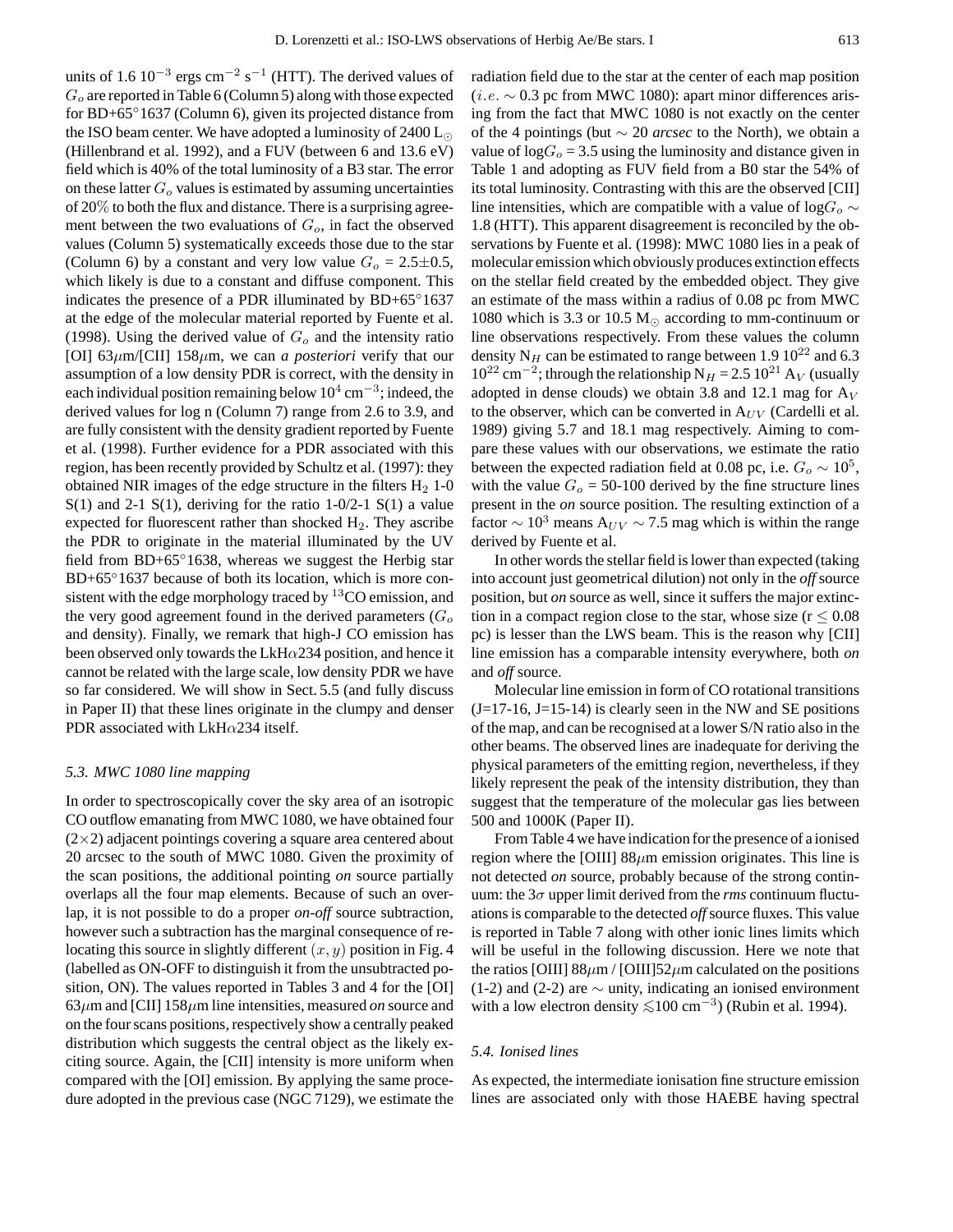types earlier than B0, namely CoD-42◦ 11721, V645 Cyg and MWC 1080. The latter has been discussed in Sect. 5.3, while the line fluxes detected both *on* and *off* source and the  $3\sigma$  upper limits for CoD-42◦ 11721 and V645 Cyg are given in Tables 4, 5 and 8 respectively. Unfortunately the [OIII]  ${}^{3}P_{2} - {}^{3}P_{1}$  transition at 52  $\mu$ m falls in the SW2 detector which has one of the worst sensitivities (Swinyard et al. 1998), and the [NII]  ${}^{3}P_{1} - {}^{3}P_{0}$  at 205  $\mu$ m lies just beyond the cut-off wavelength of the LWS. Such unfavourable circumstances prevent us from deriving the relevant ionic pair intensity ratios [OIII] 52/88 and [NII] 122/205, nevertheless we can constrain both the electron density and the size of the ionised region.

In the case of CoD-42◦ 11721 the HI recombination lines and the consequent reconsideration on the distance to the source (∼ 500 pc) are discussed in Benedettini et al. (1998). Here, the ionic lines which are relevant for the present discussion are reported in Table 3. To derive the parameters of the ionised region we follow the method illustrated by Rubin et al. (1994) without explicitly quoting their relationships and plots. The two  $\Delta J=1$ FIR fine structure transitions for species with a  ${}^{3}P$  ground state are important indicators of the electron density  $(N_e)$ , suffering a marginal dependence on the electron temperature with respect to the near IR/optical lines of the same species. Here we compare two estimates, namely  $N_e$ (OIII) and  $N_e$ (SIII) from the observed line ratios [OIII] 88/52 and [SIII] 33/19 respectively. The upper limit on the 52  $\mu$ m line flux (Table 7) allows an upper limit to be placed on the  $N_e(OIII) < 6 \frac{10^2 \text{ cm}^{-3}}{3}$ . The value of the ratio [SIII] 33/19 reported in Table 7 has been corrected both for the different beam size of the SWS at the two wavelengths (de Graauw et al. 1996) and for interstellar extinction, which marginally affects the  $19\mu$ m line. Following Simpson et al. (1995), we adopted  $\tau_{19\mu m} = 0.35 \cdot \tau_{9.7\mu m}$ , where  $\tau_{9.7\mu m}$ was derived as the ratio  $A_V/16.6$  (Rieke & Lebofsky 1985). As a result we estimate  $N_e(SIII) = 4 \pm 3.10^2$  cm<sup>-3</sup>. The agreement between the  $N_e$  independent estimates suggests the presence of a low and constant density ionised volume, where  $O^{++}$  and  $S^{++}$  substantially overlap. Moreover, given the ionisation potentials of the two species (35.1 eV for  $O^+$  and 23.3 ev for  $S^+$ ), the fact that  $N_e(OIII) \lesssim N_e(SIII)$ , rules out a decreasing density gradient from the central exciting source.

A similar diagnostic cannot be applied for the *off* source positions (Table 7), where no SWS observations have been obtained. The derived upper limit for  $N_e$ (OIII) is obviously less compelling than those *on* source, because while [OIII]  $88\mu$ m emission decreases increasing the distance from the star, [OIII] 52µm limit remains constant. The similar behaviour (*on* and *off* source) of the [NII]  $122 \mu m$  intensity (Tables 3 and 4) confirms that the central star is the major source of excitation. This finding and especially that about its proximity, are quite important since they question the association of CoD-42◦ 11721 (IRAS 16555-4237) with a bright rimmed cloud illuminated by the HII region RCW 113/116, which was suggested by Sugitani & Ogura (1994) who adopted a distance to the object of about 2 kpc.

Commonly in HII regions, the dominant ionisation states of the most abundant heavy elements S and N are  $S^{++}$  and the

**Table 7.** Ionic lines intensities and  $3\sigma$  upper limits

| Source                                 |        | [OIII] 52 $\mu$ m [OIII] 88 $\mu$ m [OIII] 88 N <sub>e</sub> (OIII) |       |                     |
|----------------------------------------|--------|---------------------------------------------------------------------|-------|---------------------|
|                                        |        | Flux $(10^{-19} \text{ W cm}^{-2})$ [OIII] 52 $(\text{cm}^{-3})$    |       |                     |
| CoD-42 $^{\circ}$ 11721 on $^{\alpha}$ | < 24   | $15 \pm 3$                                                          | > 0.6 | < 6.10 <sup>2</sup> |
| CoD-42° 11721 off W                    | $<$ 30 | $7 \pm 1$                                                           | > 0.2 |                     |
| CoD-42° 11721 off E                    | < 19   | $5 + 2$                                                             | > 0.2 |                     |
| V645 Cyg on                            | < 5.7  | $5.4 \pm 0.9$                                                       | > 0.9 | < 2.10 <sup>2</sup> |
| V645 Cyg off W                         | < 6.1  | $8.3 \pm 0.4$                                                       | >1.4  |                     |
| V645 Cyg $off \to$                     | < 4.9  | $8.7 + 0.3$                                                         | > 1.8 |                     |
| MWC 1080 on                            | < 0.7  | < 1.3                                                               |       |                     |
| MWC 1080 (1-2)                         | < 1.8  | $1.7 \pm 0.4$                                                       | > 0.9 | $< 10^2$            |
| MWC 1080 (2-2)                         | < 1.2  | $1.4 \pm 0.4$                                                       | >1.2  | $< 10^{2}$          |

*Note to the Table:*

a [SIII] lines have been also observed, giving [SIII]33/[SIII]19 =  $1.3\pm0.5\,10^{-19}$  W cm<sup>-2</sup>, then a value of N<sub>e</sub>(SIII) = 4 $\pm$ 3 10<sup>2</sup> cm<sup>-3</sup> can be derived.

 $N^+$ ,  $N^{++}$  respectively. Therefore in an optically thin region, the ratios  $S^{++}/H^+ = (F_{19}/\epsilon_{19})/(F_H/\epsilon_H)$  and  $(N^+ + N^{++})/H^+ =$  $(F_{57}/\epsilon_{57} + F_{122}/\epsilon_{122})/(F_H/\epsilon_H)$  ( $\epsilon = j_{\lambda}/(N_eN_i, j_{\lambda}$  is the volume emissivity for the line and  $N_e$ ,  $N_i$  the electron and ion densities) should provide a measure of the abundances of both species. By assuming the  $\epsilon$  values given in Rubin et al. (1994), we find abundances much lower (by a factor  $\sim 10^2$ ) than expected for both species. This occurence, i.e. that there is much more hydrogen than expected, can be explained in terms of different emitting regions having different opacities. According to the conclusion by Benedettini et al. (1998), based upon ISO-SWS HI recombination lines, a compact and optically thick HII region is expected around CoD-42◦ 11721 where the ionic fine structure lines remain undetected because of their critical densities. On the contrary these lines likely originate in a dilute and optically thin region, as suggested by the low electron density derived before. While in the same paper the radius of the compact HII region is estimated to be  $3.6 \, 10^{12}$  cm, the size (R) of the fine structure line emission region can be obtained by the relationship:

$$
L_{OIII(88\mu m)} = A \cdot n_{up} \cdot h\nu \cdot \frac{4}{3}\pi R^3 \tag{1}
$$

where  $L_{OIII}$  is the line luminosity at the given distance, A is the Einstein coefficient of the fundamental transition  ${}^{3}P_{1} - {}^{3}P_{0}$  at 88 $\mu$ m,  $n_{up}$  is the thermal population of the <sup>3</sup> $P_1$  level (at 10<sup>4</sup>K), and  $\nu$  is the transition frequency. By using  $n_H = 10^2 \text{ cm}^{-3}$ ,  $n_H/n_{OIII} \approx 10^4$ , we derive  $R = 3 \times 10^{17}$  cm, which exceeds by orders of magnitude the size of the HII region. The value of *R*, when compared with the radius of the ISO-LWS beam (2.4  $10^{17}$ cm at this wavelength) is consistent with the presence of [OIII] and [NII] line emission also in the adjacent *off* source beams. We can have a further check of the above picture by: *(i)* deriving the relative abundance ratio: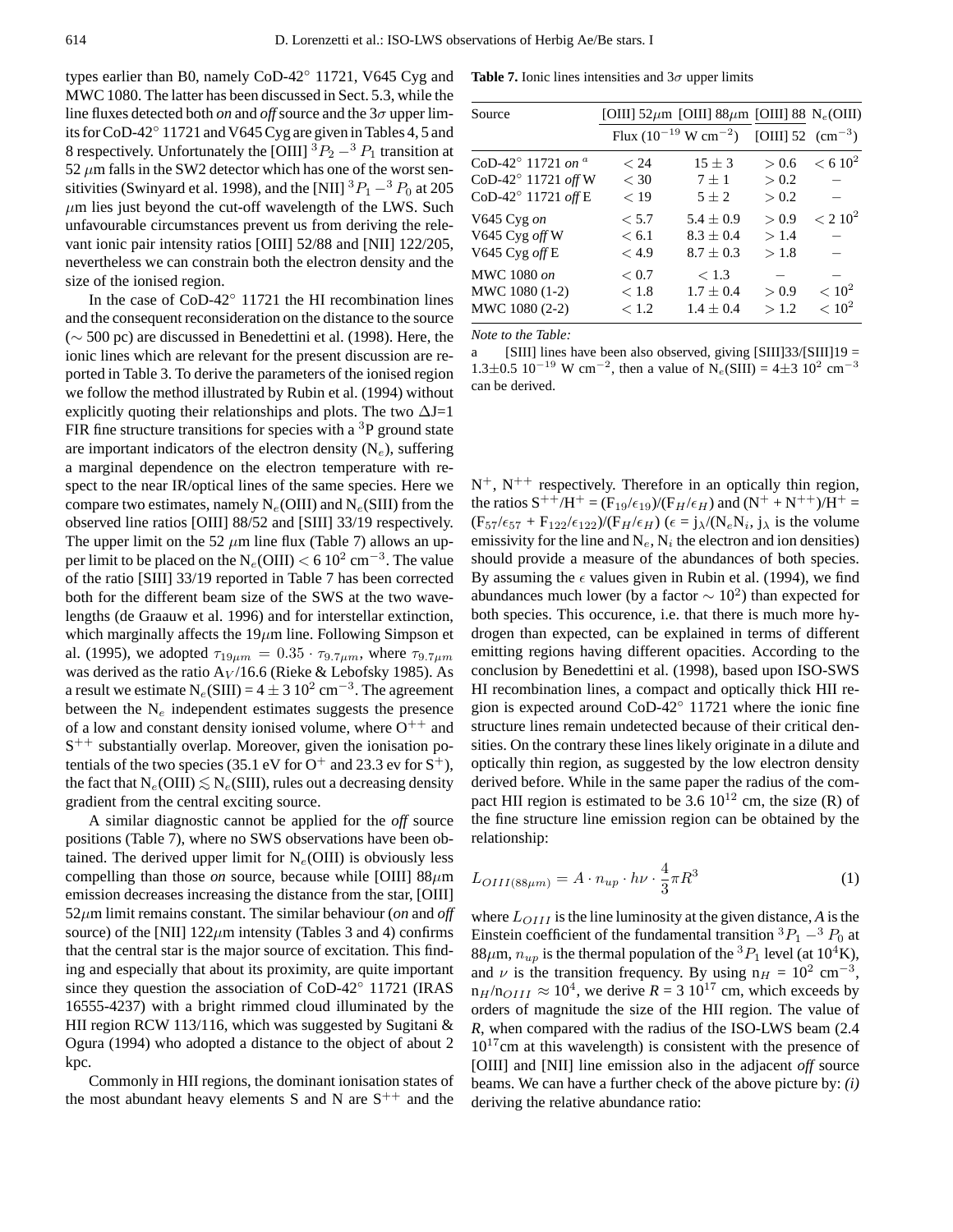$$
\frac{S}{N} = \frac{SIII}{NII + NIII} = \frac{F_{19}/\epsilon_{19}}{F_{57}/\epsilon_{57} + F_{122}/\epsilon_{122}}
$$
(2)

which is unrelated to the hydrogen content and then by *(ii)* comparing it with the expected value for a thin region. The lack of detection of the  $57\mu m$  line prevents its use in studying the abundance ratio, but one can easily check that  $(F_{57}/\epsilon_{57})$  <  $0.9 \cdot (F_{122}/\epsilon_{122})$ ; thus the resulting abundance ratio should be multiplied by a factor between 1 and 1.9. Considering beam size and extinction effects, we obtain from the observed [SIII] and [NII] lines the value  $S/N = 0.07$  which agrees well with the value  $= 0.12$  found by Rubin et al. (1991) in modeling Orion.

We note that an estimate of the effective temperature of the exciting object relies on the ratio [SIII] 19,33 $\mu$ m/ [OIII] 52 $\mu$ m, or, alternatively, on the fractional ionisation  $\langle N^{++} \rangle / \langle N^{+} \rangle$  $=$  (F<sub>57</sub>/ $\epsilon$ <sub>57</sub>)/(F<sub>122</sub>/ $\epsilon$ <sub>122</sub>). The lack of a clean detection of both the  $52\mu$ m and  $57\mu$ m line is consistent with the spectral type B0 assigned to this star (Figs. 2 and 4 of Rubin et al. 1994).

Before our recent ISO-SWS observations (Benedettini et al. 1998) CoD-42◦ 1172 was spectroscopically observed in the UV (Shore et al. 1990), optical (Hutseméker & Van Drom 1990) and near IR (McGregor & Hyland 1988) spectral regions. A general consensus exists about spectral variability on long timescales and the presence of a dense shell with an ionised stellar wind is required to account for optically thick HI lines and the HeI emission. Contrasting with other evidence, Hutseméker  $&$  Van Drom (1990) provided a tentative interpretation in favour of the evolved nature of the star, since the optical spectrum shows signs of processed material (from the [NII] and [SII] lines along with a lack of detection of oxygen forbidden lines). Our FIR data do not allow a conclusive diagnostic in this sense, but, indicating the presence of ionised regions at different densities, suggests that density gradients, more than abundance gradients, are responsible for the observed line ratio.

In the case of V645 Cyg, only the [OIII]  $88 \mu m$  line has been detected both *on* and *off* source (Table 7), thus the diagnostic value is poor. Using the same method as before, we derive low values for the electron density  $N_e \lesssim 2 \ 10^2 \ \text{cm}^{-3}$  and a size for the emitting region  $R = 1.4 \, 10^{18}$  cm, which is smaller than the ISO beam  $(3.6 10^8$  cm).

#### *5.5. Molecular lines*

In Sect. 5.1 we have provided evidence for a high density environment around two sources of our sample (RCrA and IRAS12496-7650). Moreover Fuente et al. (1998) have shown that LkH $\alpha$ 234, MWC 1080 and LkH $\alpha$ 198 are located within a density peak. For all these sources, where increased column density is expected, we have also observed CO emission from rotational lines with quantum numbers in the range between J=14 to J=21 (see Table 3). The first three objects (RCrA, IRAS12496- 7650 and LkH $\alpha$ 234), which also have substantial molecular emission are discussed in Paper II. In that paper, the likely excitation mechanism is suggested to be photodissociation in a clumpy medium rather than C-shock or J-shock processes, although high J CO emission is detected in our sample whenever a CO outflow does occur.

### **6. Conclusions**

The main conclusions of this work can be summarised as follows:

- **–** ISO-LWS allowed us to obtain the first detections of fine structure and molecular lines for a significant sample of HAEBE.
- $-$  [OI] 63 $\mu$ m and [CII] 158 $\mu$ m lines are observed in all the sources. The emission is often extended and [OI] is definitely more intense *on* source, while [CII] tends to have comparable intensities in nearby *off* source positions.
- The [OI]  $145 \mu m$  line has been detected toward four objects, while useful upper limits are derived for the remaining stars. The [OI], [CII] line ratios clearly indicate that the photodissociation mechanism can be considered as the main excitation source for these lines in HAEBE, rather than shock processes.
- **–** Although there are a number of upper limits and relatively large errors, some diagnostic of the PDR (FUV field and density), according to the current models, is given. In a not negligible number of cases the ratio 63/145 is anomalously less than expected. A possible reason is that [OI] at  $63\mu$ m could be self-absorbed by cold oxygen along the line of sight. This suggests some reconsideration of the PDR models which include a more realistic morphology of the emitting region.
- **–** A clear case of PDR emission is presented for the region NGC 7129, for which we have obtained a spectroscopic map of the relevant part of the region.
- **–** Intermediate ionisation fine structure lines [OIII], [NII] are associated with the HAEBE having spectral types earlier than B0. The case of CoD-42◦ 11721 is discussed in more detail due to the detection of complementary lines ([SIII]) in its SWS spectrum. An extended low electron density region is found, which lies external to a more compact and optically thick region where HI recombination lines originate.
- **–** Although molecular line emission is associated with the stars having a CO outflow, FUV irradiaton in a clumpy medium accounts for the observed data much better than Cshock models. Therefore photodissociation (allowing some clumpiness) represents the main mechanism of both atomic and molecular gas excitation in HAEBE.

*Acknowledgements.* We would like to express our deep thanks to Mike Luhman for providing us with his model results on PDR line emission before the publication.

#### **References**

Baluteau J.-P., Cox P., Cernicharo J., et al., 1997, A&A 322, L33

Bechis K.P., Harvey P.M., Campbell M.F., Hoffmann W.F., 1978, ApJ 226, 439

Benedettini M., Nisini B., Giannini T., et al., 1998, A&A 339, 159

Berrilli F., Corciulo G., Ingrosso G., et al., 1992, ApJ 398, 254

Brooke T.Y., Tokunaga A.T., Strom S.E., 1993, AJ 106, 656

Burton M.G., Hollenbach D.J., Tielens A.G.G., 1990, ApJ 365, 620

Cabrit S., Lagage P.O., McCaughrean M., Olofsson G., 1997, A&A 321, 523